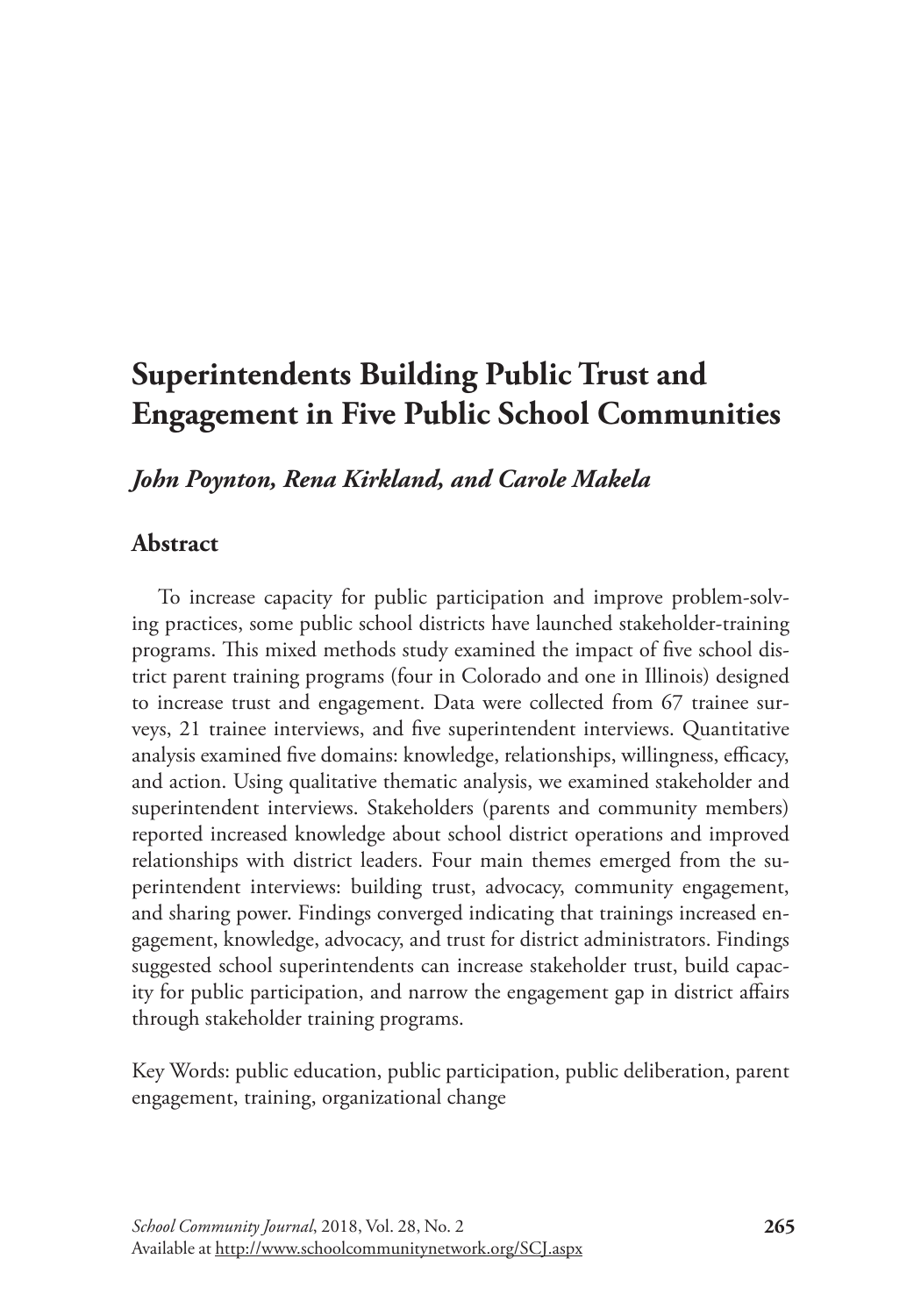# **Stakeholder Engagement in Schools**

…our institutions need to develop more effective ways of helping citizens work through the issues and move steadily along the learning curve.

– Daniel Yankelovich, 2010

At public school districts across America, administrators and school board members are routinely faced with issues and decisions ripe for controversy and conflict—decisions related to standardized testing, LGBT rights, bullying, curriculum, and freedom of expression to name a few. Controversial issues like these can highlight differences in stakeholder values, activate parents and special interest groups, and create tension between a school district and its community. When educators include parents and other stakeholders (e.g., profit and non-profit businesspersons, directors of educational foundations, and other citizens with an interest in school district operations) in thoughtful, well-run deliberations, the process can pull people together, generate innovative solutions, strengthen buy-in, and build trust.

To navigate hot-button issues, education leaders typically rely on a combination of administrator expertise, legal counsel, industry experts, and other institutional insiders to inform their decisions. This method of decision-making, often intended to avoid uncomfortable public meetings, can actually stoke the public's ire rather than dampen it. With the law on their side, administrators and boards will regularly choose to sidestep public deliberation, render a decision, and endeavor to move on.

An unfortunate reason for excluding community input is the belief that professional educators, unlike "non-expert" stakeholders, are uniquely qualified and know how to address complex education issues. But while many administrators believe they alone have the knowledge and expertise to determine what is best for students (Gurke, 2008), research shows that other stakeholders can make meaningful contributions to complex problems when given information and other tools (Hartz-Karp, 2007; Heath, Lewis, Schneider, & Majors, 2017; Yankelovich & Friedman, 2010).

There are compelling reasons for district administrators and school boards to cultivate a district culture that actively engages stakeholders in deliberative problem solving. The deliberative process includes citizens collaborating with public administrators to expand public participation and contribute to problem solving (Gudowsky & Bechtold, 2013; Nabatchi, 2010). Increased stakeholder participation in school business has been linked to better solutions to shared problems (Fung, 2004) and increased levels of stakeholder agreement and trust (Langsdorf, 2003). Yet another benefit of increased stakeholder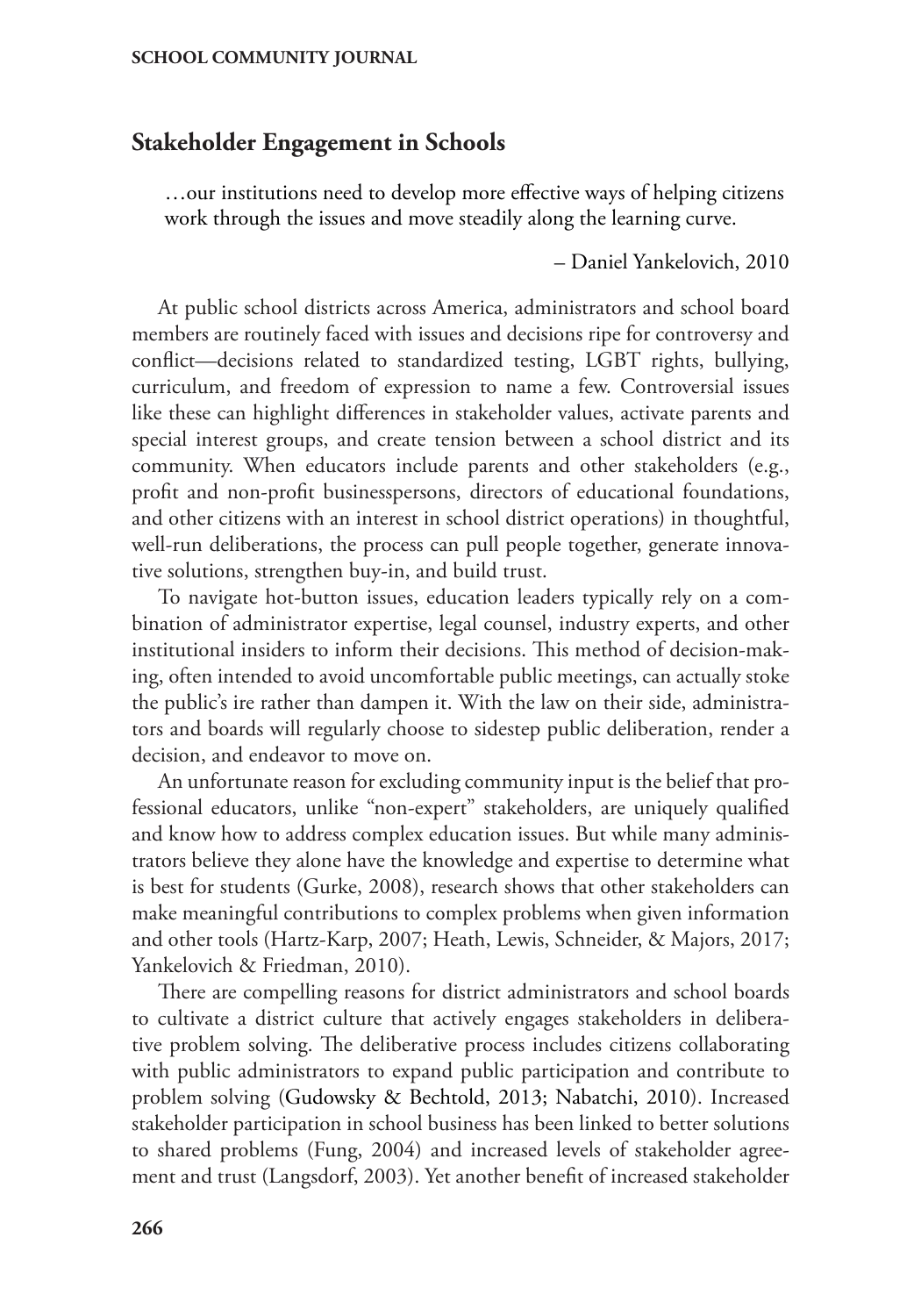engagement in schools is improved student achievement (Rice et al., 2000). Bryk and Schneider (2002) reported that student learning improved most in elementary schools with high relational trust. Importantly, building relational trust in public schools requires commitment from school staff and community leaders to collaborate with the broader community, which positively impacts the day-to-day routine work of schools (Bryk & Schneider, 2002; Van Maele, Forsyth, & Van Houttle, 2014). Additionally, research suggests that parents who step into school and community leadership activities serve as role models for children and for other parents to become involved (Cunningham, Kreider, & Ocón, 2012).

The long-term implications for not engaging stakeholders and actively deepening relationships with them are substantial. This is particularly evident when ballot initiatives are put before the public to fund school operations and capital construction. When educators opt to exclude the public from discussions pertaining to controversial issues, stakeholders are quick to mobilize against tax initiatives or withhold other forms of support such as volunteering, serving on committees, or advocating for the district in the public square.

Disengaged stakeholders are prone to grow actively adversarial toward their school districts. The lack of proactive public engagement has been described as problematic by several authors (Auerbach, 2007; Coleman & Gotze, 2001; Putman, 2000). In one study, school leaders reported that promoting parent engagement was an important goal, but little effort was made towards strategic planning for authentic engagement (Auerbach, 2007). Although symbolic efforts were made by some school leaders, no efforts were put forth for a comprehensive approach to public engagement. In the absence of deliberative processes that are well-planned and well-facilitated, stakeholders can become enmeshed in "a web of suspicion, extreme partisanship, competitiveness, and poor communication" (Mathews, 2006, p. 35).

Getting a broad representation of stakeholders to participate in meetings and group discussions about shared problems is often challenging. Many educators and other institutional leaders have not been exemplary performers in advocating for better public participation. However, because citizens do not naturally come together to improve their skills in public participation and deliberation, it is important for today's leaders to intervene and engage their constituents in this work (Fusarelli, Kowalski, & Petersen, 2011).

Some researchers have turned their attention to the impact of shared educational leadership, which is a leadership style focused on building community engagement by including community members in decision-making and organizational learning (Daly & Finnigan, 2012; James, Mann, & Creasy, 2007; Leech, & Fulton, 2008). With deliberate effort, shared educational leadership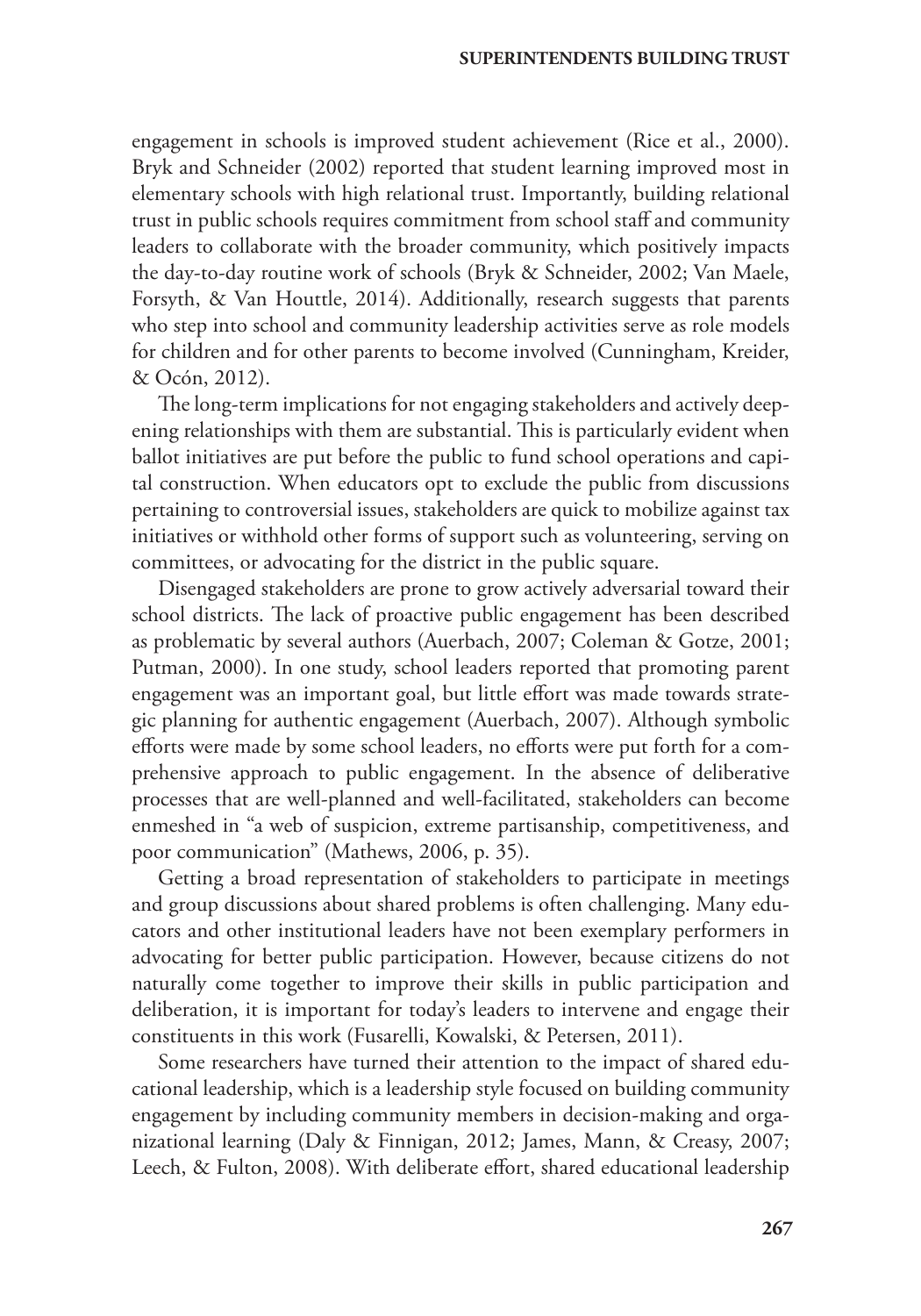has been successful in reshaping school culture and building trust (Forsyth, Adams, & Hoy, 2011; Murphy, Smylie, Mayrowetz, & Louis, 2009).

Engaging the public requires resources and skills. Feldman and Khademian (2007) said the role of a public administrator must be recast as a facilitator of community involvement, and Fischer (2009) advocated for "a new breed of participatory professionals" skilled in convening and facilitating deliberative problem solving and decision-making (p. 71). These skills include relationship building and the ability to deal with conflict in a constructive, open environment (Boyte, 2009). Fitzgerald and Militello (2016) underscore the importance of school leaders learning to "listen to and dialogue with families and communities" (p. 112).

In 2012, the lead author studied a stakeholder training program designed to increase trust and participation of parents and other stakeholders in the affairs of a large Colorado public school district (Poynton, 2012). Findings from that mixed method study suggested that the training increased participant trust and capacity for public participation across five study domains (knowledge, relationships, willingness, efficacy, action). In this article, we summarize findings from a study of five school districts (named herein with permission) including the district in the original study and four new school districts (three more from Colorado and one from Illinois) that subsequently launched similar training programs in their communities.

### **Parent and Community Training Program**

In 2009, St. Vrain Valley School District (SVVSD) formalized and launched a stakeholder-training program called Leadership St. Vrain (LSV). The purpose of LSV was to build trust and increase public participation through two key strategies: (a) to provide stakeholders a working knowledge of how their district operates; and (b), to build relationships between stakeholders and district administrators. The rationale is that when provided with operational knowledge and when social relations are strengthened, stakeholders will be more willing, available, and effective participants in school district business.

The training program was publicized several ways across the five school districts. In some districts, principals of local schools made announcements at back-to-school-nights; recruitment was also publicized through district Facebook pages, and one district listed the training on a handout advertising several events and volunteer opportunities to parents. Word of mouth was the most effective recruitment method for all districts; consequently, each year the training programs were offered the number of participants increased. Training included eight 2.5-hour sessions, meeting one time per month over the course of the school year. Most of the districts held meetings on Friday mornings, but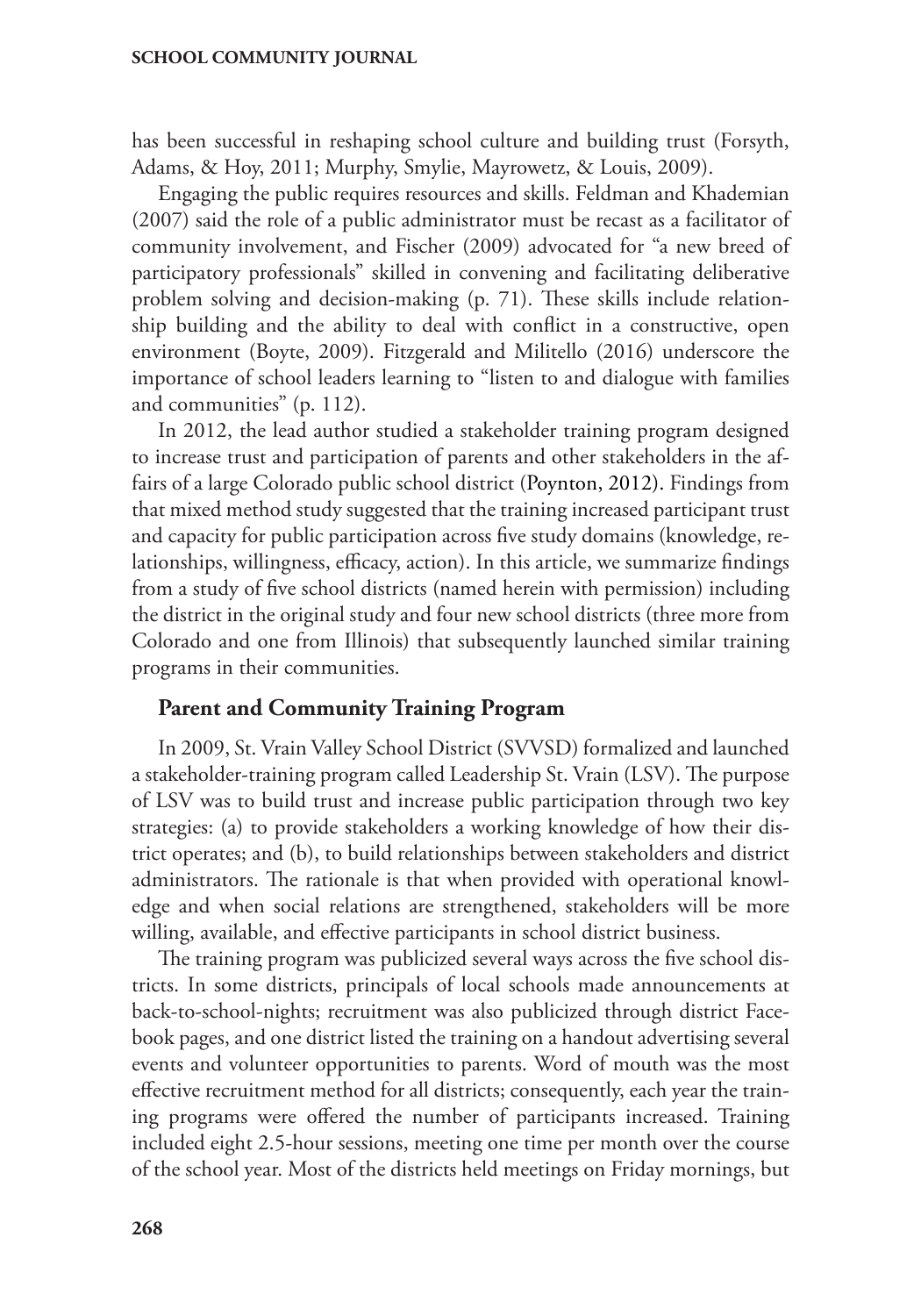one district held meetings in the evenings, while another district experimented with both day and evening meeting times.

The topics covered varied to some degree, but the following topics were covered across all districts: assessment, budget/school finance, curriculum, governance, state and federal laws, technology, and safety and security. Based on interest and feedback from stakeholders, other examples of topics that were presented included gifted and talented education, growth and construction, special education, and student services. The presentations of specific topics were made by appropriate administrative leaders. For example, the district's assistant superintendent of assessment and curriculum presented on assessment. The respective superintendents were present at all sessions and gave a brief superintendent report at the beginning of each meeting. In most districts, a parent liaison facilitated the trainings by introducing the respective speakers and fielding questions after the presentations. In some districts, the meetings were facilitated by the director of communications. To facilitate attendance and diversity, the training program provided childcare, and some districts included live translation from English with the use of headsets.

# **The Current Study**

The decline in public participation has been regarded as a factor contributing to the distrust surrounding public education and misunderstandings surrounding educational policy (McNeil, 2002). To reverse this trend, build stakeholder trust, and increase participation in district business, other school districts have followed the lead of SVVSD and have begun offering similar stakeholder-training programs to their school communities. In the current study, conducted in 2015–16, we explored the effectiveness and experiences of five public school districts implementing training programs to build stakeholder trust and raise capacity for public participation.

### **Research Questions**

The research questions for the study were as follows:

- 1. As a result of their participation in the training, what gains did participants make in terms of operational knowledge about the district, enhanced relationships (trust) with key decision makers, willingness to be involved in education-related activities, and efficacy in deliberative problem solving?
- 2. What new education-related actions did participants perform after involvement in the training?
- 3. Were there different impacts to participants based on differences in the respective district training programs?
- 4. What did the participating superintendents report about the impact of the training programs on their respective districts and communities?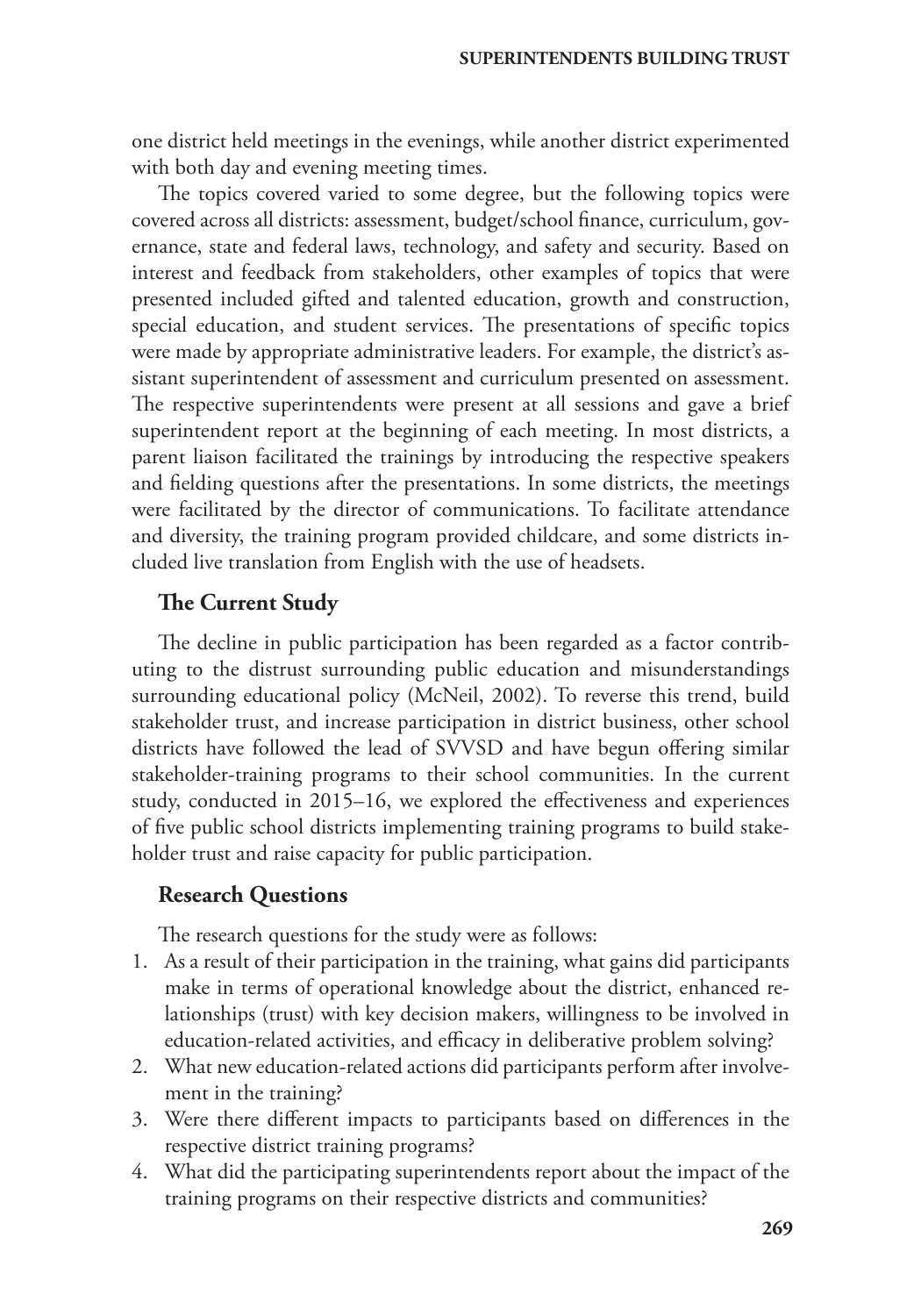We were interested in examining the combined impact of the domains and exploring the following inquiry: Do stakeholder training programs that provide operational knowledge and relationship-building opportunities increase trust and build stakeholder capacity for public participation in public school district communities?

# **Method**

To answer the research questions, we used a mixed methods approach. This design allowed for a multiperspective examination of the effectiveness of the programs by evaluating outcomes of the training through surveys and striving to understand the experiences of the participants through interviews (Creswell & Plano Clark, 2011).

# **Participants**

The participants were school district stakeholders and superintendents of five public school districts (see Table 1). For the quantitative portion of the study, respondents included 59 district stakeholders (15 male, 44 female). Participant response rate was 53% across the five districts (see Table 1 for response rate by district). Most participants were parents of children in the school district; however, non-parent business owners and individuals involved with local nonprofit organizations also participated in the training programs. Other than gender, we did not collect demographic information from the participants. Many participants self-selected for the program by responding to public announcements/invitations, and others were recruited by central office administrators and school principals.

| Program Name                  | # of Stake-<br>holders | Sample<br>Size | Response<br>Rate $(\% )$ | School District  | District<br>Location    |
|-------------------------------|------------------------|----------------|--------------------------|------------------|-------------------------|
| Engage 27J                    | 32                     | 14             | 44                       | Brighton         | Brighton,<br>CO         |
| Insider's<br>Academy          | 12                     | 5              | 42                       | Eagle Valley     | Eagle, CO               |
| Mesa Explore                  | 30                     | 19             | 63                       | Mesa Valley      | Grand Junc-<br>tion, CO |
| Parents as<br>Leaders (PALs)  | 9                      | 7              | 77                       | Peoria           | Peoria, IL              |
| Leadership St.<br>Vrain (LSV) | 32                     | 14             | 48                       | St. Vrain Valley | Longmont,<br>CO         |
| Total                         | 112                    | 59             | 53                       |                  |                         |

Table 1. Training Programs, Samples, School Districts, and Locations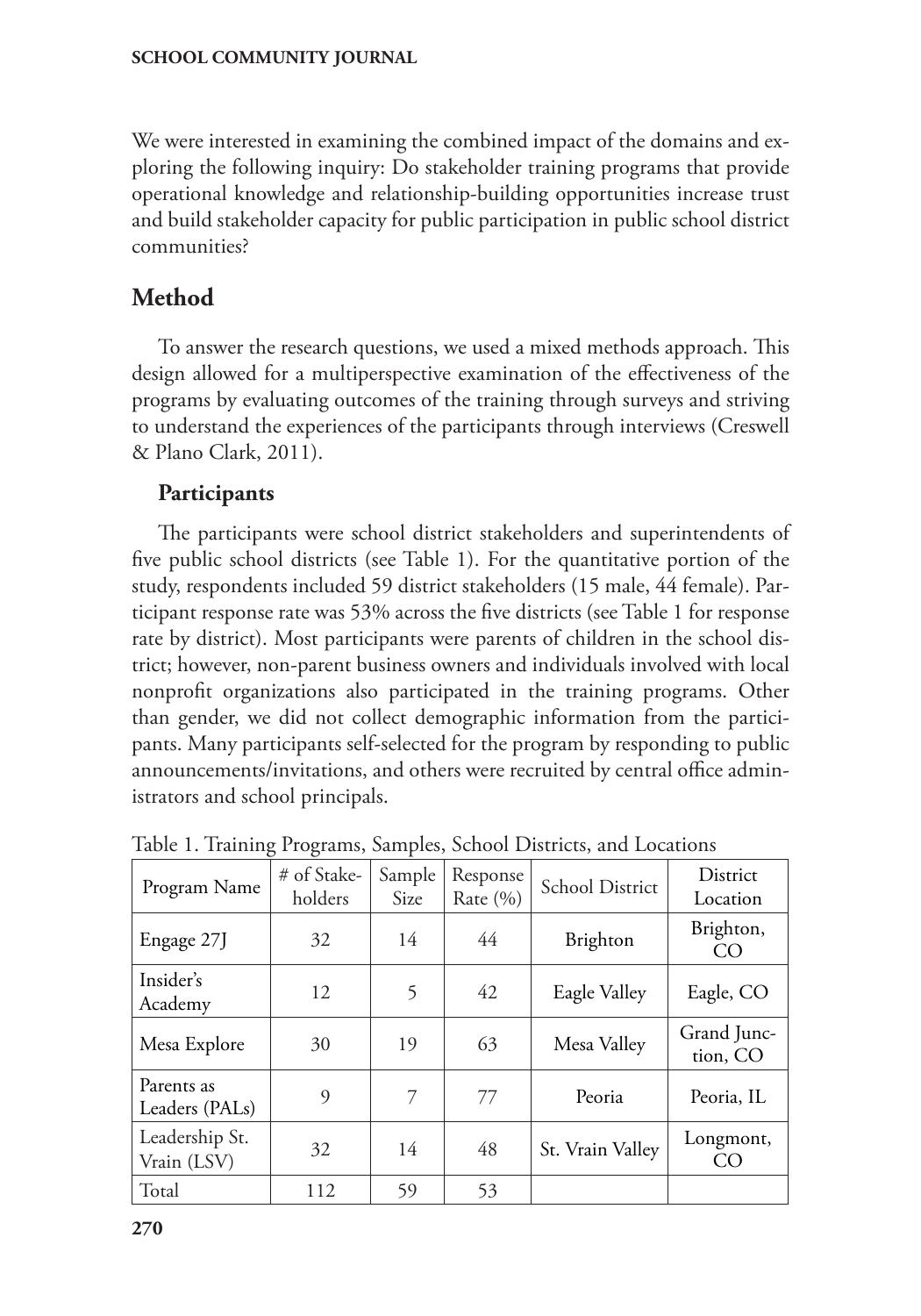For the qualitative portion of the study, we completed 26 interviews. Twenty-one interviews were with district stakeholders (5 male, 16 female). Of the interviewees,  $90\%$  were parents of children in the school districts ( $n = 19$ ). Five superintendents, one from each school district, were also interviewed (4 male, 1 female).

#### **Instruments**

We used the instrument designed for the initial study (Poynton, 2012) which included Likert-like items, yes/no items, and open-ended questions (see Appendix). Five Likert items assessed four (of five) domains (knowledge, relationships, willingness, efficacy) with five response choices (strongly disagree, disagree, neither agree nor disagree, agree, strongly agree). Internal consistency of these subscales using Cronbach's alphas ranged from .77 to .80 indicating acceptable to good reliability (knowledge  $\alpha = .80$ , relationships  $\alpha = .77$ , willingness  $\alpha$  = .80, efficacy  $\alpha$  = .79). There were four open-ended response opportunities, one for each of the domains, to gather additional information.

For the fifth domain, action, we assessed actions taken by participants after getting involved in the training. Respondents were asked, "After being involved with [name of training program], I have done these things," followed with a list of 10 items for yes/no responses. Example actions were "Shared knowledge about school district-related information with my school PTO" and "Submitted a letter to the editor of a local newspaper concerning a school district-related issue."

# **Procedures**

After five school districts agreed to participate and IRB approval was granted, each district provided the researchers a list of participant names and emails. The survey link was subsequently emailed to a listserv of training participants at each school district. The email with the survey link was sent at least twice to each school district's listserv. Qualtrics software hosted the survey. Response rates ranged from 52%–78% by district.

Of the 59 participants who completed the survey, 40 indicated willingness to be interviewed. Interviews were successfully scheduled and completed with 21 individuals from the districts who participated in the program. Telephone interviews were conducted with all but three interviewees, which were held in person (2 stakeholders, 1 superintendent). The interviews were audiorecorded and transcribed by a researcher who did not complete the interview.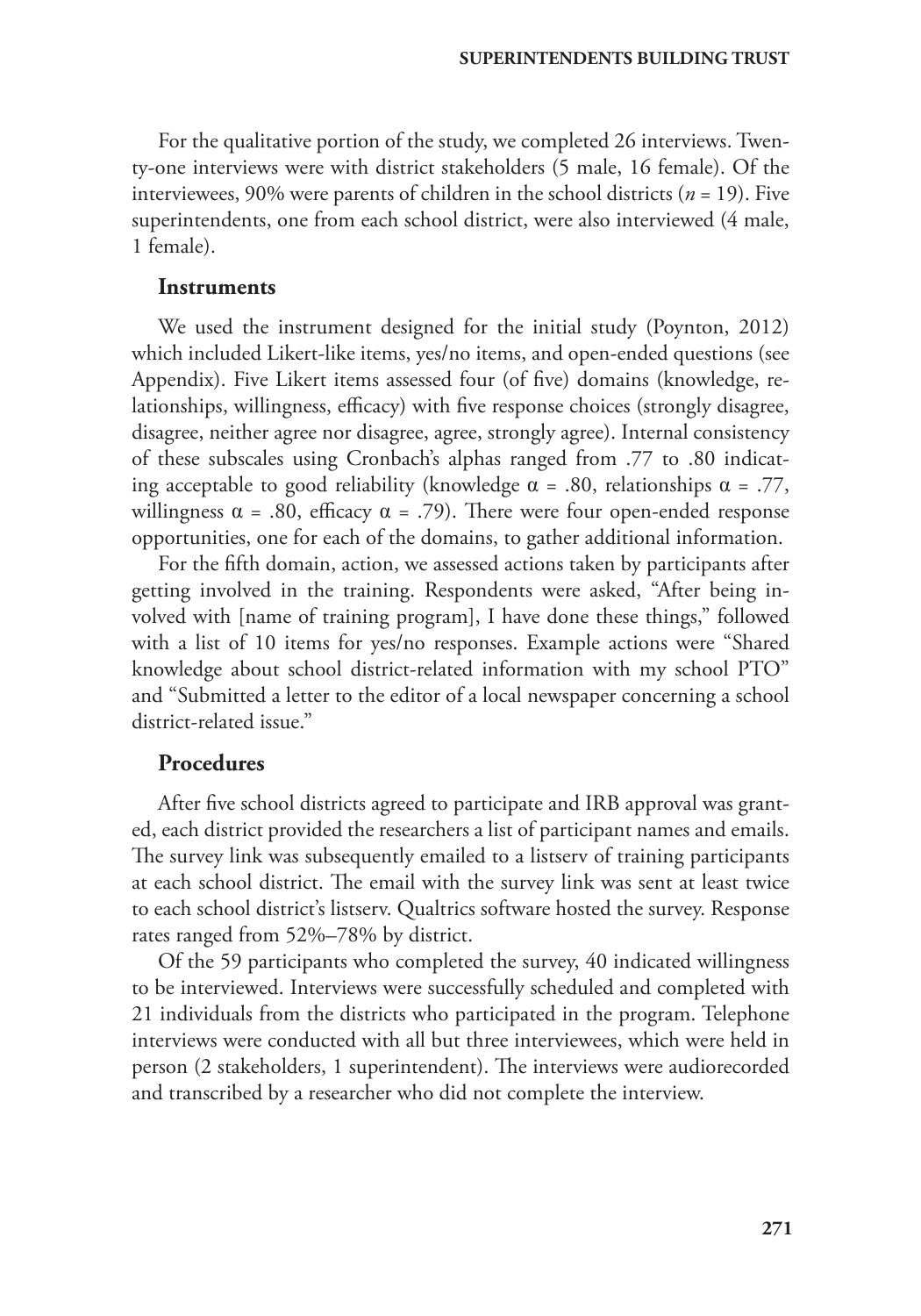# **Data Analysis**

# *Quantitative*

To examine the domains summarized in research question 1, we calculated the percentages of participants who answered "agree" or "strongly agree" to the survey items relating to knowledge, relationships, willingness, and efficacy. For research question 2, we counted the number of participants who marked "yes" to each of 10 specific action items they had performed after getting involved in the training. To answer research question 3 examining whether there were differences between school districts, a multivariate analyses of variance (MANOVA) was run. The average score of the four domains were the dependent variables (knowledge, relationships, willingness, efficacy), and the five school districts were the independent variable. First, we examined if the data met the assumptions of MANOVA. We examined Shapiro-Wilk test of normality for the dependent variables (knowledge, relationships, willingness, efficacy). Findings indicated that knowledge and efficacy were not normally distributed (knowledge Shapiro-Wilk = .86, *p* < .000; efficacy Shapiro-Wilk  $= .97, p = .004$ ; the relationship and willingness domains were normally distributed (relationships Shapiro-Wilk = .96,  $p = .064$ ; willingness Shapiro-Wilk = .97, *p* = .11). However, as MANOVA is robust to violations of multivariate normality, we continued to examine whether MANOVA might be appropriate. Box's test of equality of covariance was non-significant  $(F(40, 1344) = .781$ ,  $p = .835$ ) indicating the assumption of homogeneity of variance–covariance matrices was met. Last, to check whether there was evidence of multicollinearity among the dependent variables, Pearson's r and variance inflation factors (VIFs) were examined. Pearson's correlations greater than .90 are usually considered problematic (Tabachnick & Fidell, 2007), and VIFs above ten, or in some cases five, may be concern for collinearity (Mertler & Vannatta, 2005; O'Brien, 2007). Pearson's r for the current study ranged from .40 to .76 for the four domains (see Table 2), and VIFs for knowledge, relationship, willingness, and efficacy were 2.48, 3.39, 2.71, and 2.34, respectively. Therefore, the threshold for multicollinearity was not problematic.

Table 2. Pearson's Correlations for the Domains: Knowledge, Relationships, Willingness, and Efficacy

| Knowledge | Relationships | Willingness | Efficacy |
|-----------|---------------|-------------|----------|
|           |               |             |          |
| .65       |               |             |          |
| .40       | .76           |             |          |
| .68       | .60           |             |          |
|           |               | .<br>$\sim$ |          |

*Note*. All correlations were statistically significant at *p* < .001.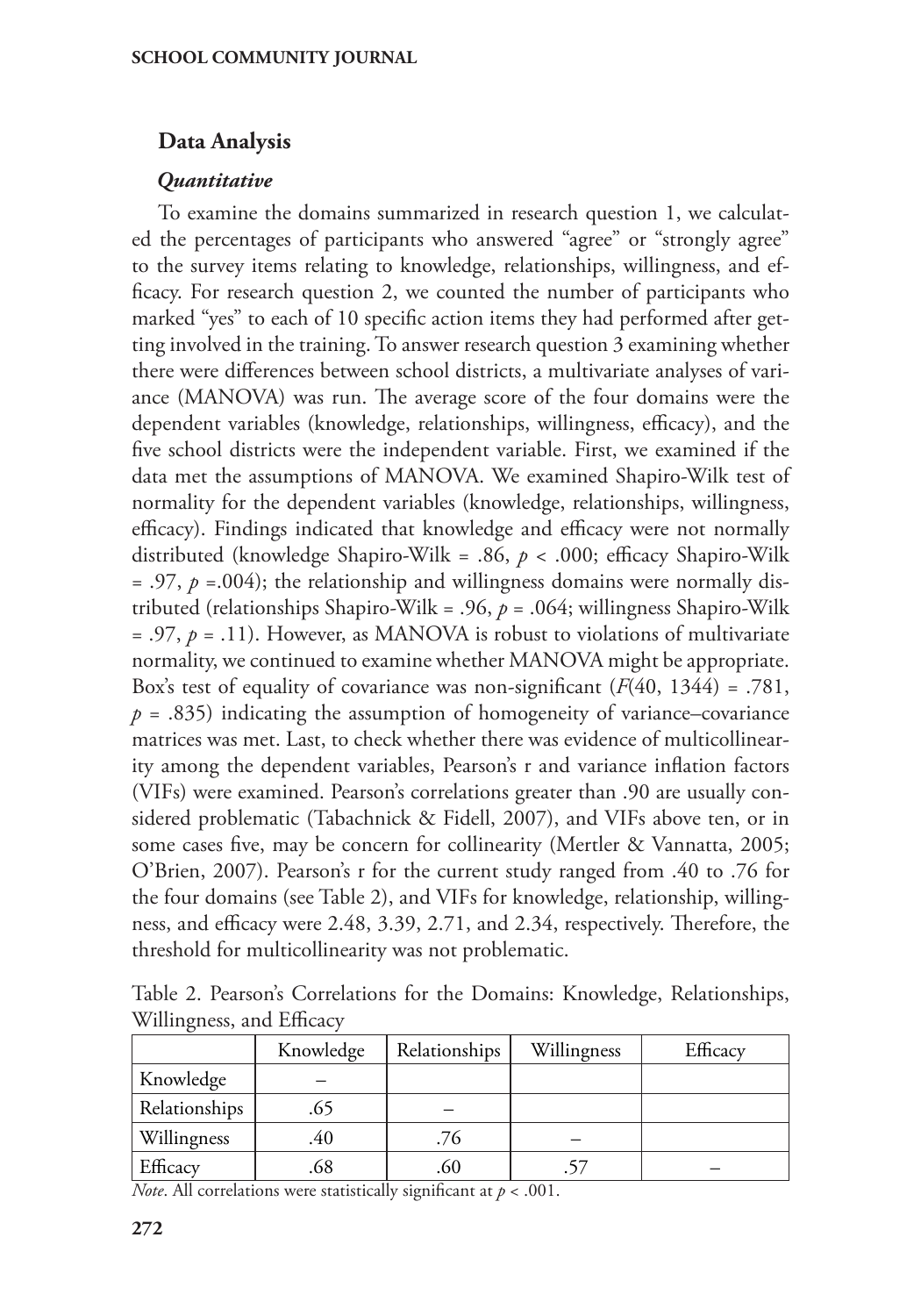# *Qualitative*

We conducted a theoretical thematic analysis examination of stakeholders' interview transcripts for themes that aligned with the five domains (knowledge, relationships, willingness, efficacy, action) identified in a previous study (Poynton, 2012). Braun and Clarke (2006) described this approach as being appropriate when the researchers have theoretical support for examining a specific set of identified themes. Hsich and Shannon (2005) described this directed approach as appropriate when using previous findings to guide the analysis. Using this method, two researchers independently read the stakeholders' transcripts and identified quotes which appeared to be representative of one or more of the five domains. These quotes were coded by domain into a spreadsheet. Next, we identified all quotes that were categorized into the same theme by both researchers. A final spreadsheet was created that included the quotes both researchers coded as being representative of the predetermined themes. Next, we engaged in the same process for the transcripts of the superintendents' interviews.

Finally, to answer research question 4—"What did the participating superintendents report about the impact of the training programs on their respective district and community?"—we engaged in an inductive analysis examining the superintendent interviews for themes that were not identified prior to this study. In other words, during this exploratory thematic analysis, we examined the transcripts for recurring themes not captured in the five domains of knowledge, relationships, willingness, efficacy, and action.

# **Findings**

Table 3 reports the overall percentage of participants who responded strongly agree or agree to the item inquiring about the four domains. We also examined the number of yes responses to the distinct actions that participants engaged in after getting involved in the training program (see Table 4). The MANOVA indicated there were no significant differences among school districts, *F*(16, 156) = 1.02, *p* = .43; Wilks' Lambda = .74.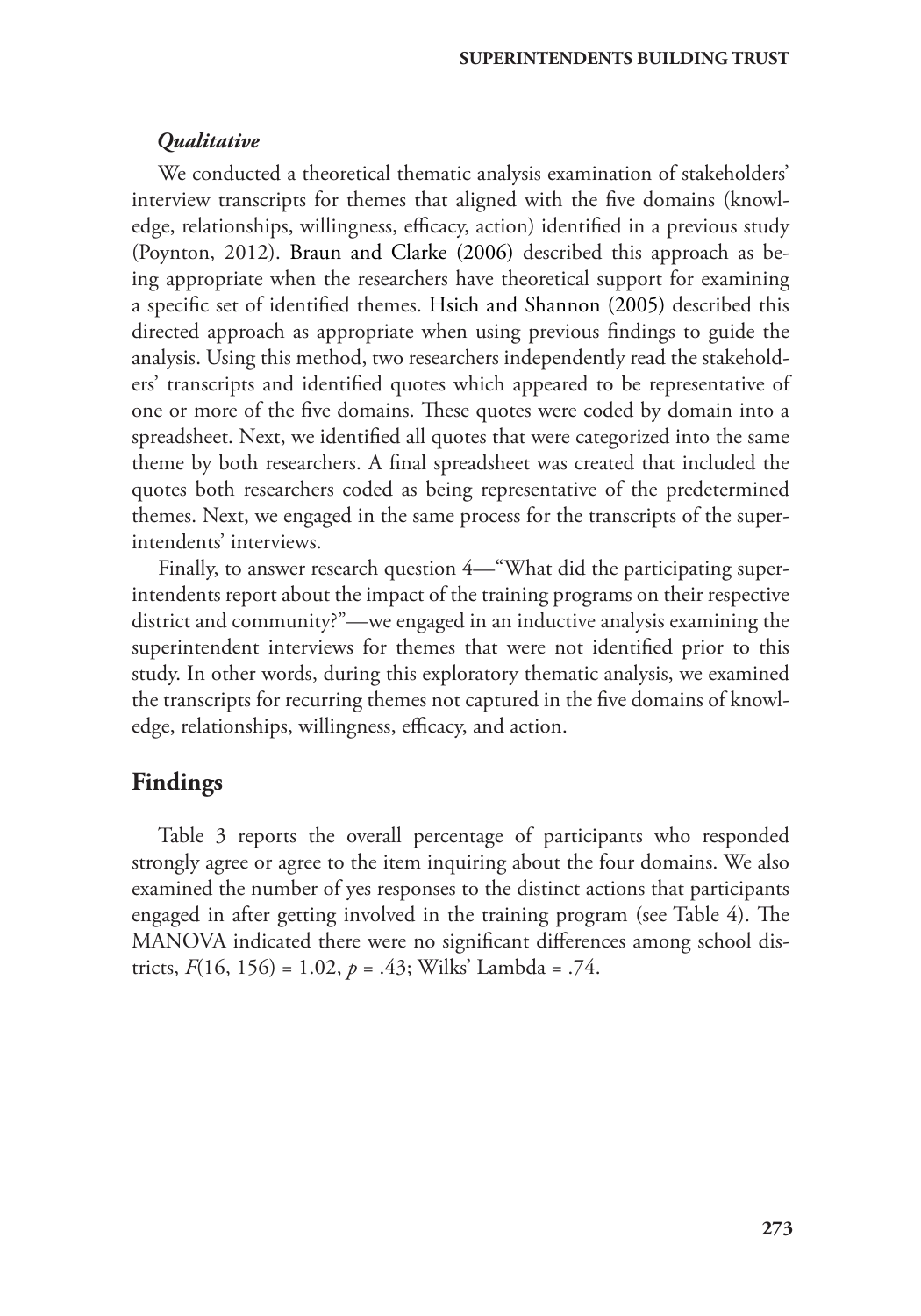| $\mathcal{O}$<br>$\epsilon$ |                 |     | $\epsilon$ |          |        |                  |
|-----------------------------|-----------------|-----|------------|----------|--------|------------------|
| <b>Training Programs</b>    |                 |     |            |          |        |                  |
| Domain                      | Total<br>Sample | LSV | Explore    | Insiders | Engage | PAL <sub>s</sub> |
| Knowledge                   | 88              | 87  | 68         | 100      | 79     | 86               |
| Relationships               | 67              | 80  | 58         | 80       | 64     | 71               |
| Willingness                 | 63              | 73  | 42         | 80       | 79     | 57               |
| Efficacy                    | 88              | 91  | 68         | 100      | 100    | 86               |

Table 3. Four Domains and Percentages of Participants Who Responded Strongly Agree or Agree by Training Program

Table 4. Cumulative Percentages (and Totals) of Yes Responses for Actions Taken

| <b>Training Programs</b> |          |            |            |             |            |                  |  |
|--------------------------|----------|------------|------------|-------------|------------|------------------|--|
| Action                   | Total    | LSV        | Explore    | Insiders    | Engage     | PAL <sub>s</sub> |  |
| Items                    | Sample   | $(n = 14)$ | $(n = 19)$ | $(n = 5)$   | $(n = 14)$ | $(n = 7)$        |  |
| 10                       | $N = 59$ | 49% (69)   | 43% (82)   | $40\%$ (20) | 67% (94)   | 68% (48)         |  |

# **Domain Findings**

Here we report the noteworthy quantitative and qualitative findings that emerged within the domains of knowledge, relationships, willingness, efficacy, and action (see Table 3) and qualitative findings from participant interviews.

# *Knowledge*

For the five survey items for the knowledge domain, 88% of the participants ( $n = 59$ ) responded agree (2) or strongly agree (1;  $M = 2.00$ ,  $SD = .62$ ). In terms of acquiring knowledge, stakeholders consistently reported learning information about which they were not previously aware. Many participants shared that they did not anticipate how interesting and helpful the new information would be. To illustrate, one parent recalled being routinely surprised by her and her husband's interest in the presentations, "Every night we'd look at the agenda before the meeting, and my husband and I would look at each other and think, this is going to be boring, and then we'd get there and learn something truly fascinating."

 School finance, the most discussed training topic that emerged in the interviews, was regularly reported as being an eye-opener. One stakeholder said, "I'll be honest, when I voted for school issues in the past, it was 'yeah, schools get enough money, they're just not using the money wisely.' Then, when you have your eyes opened to the truth, it's like…oh my!" Stakeholders learned about financial issues and consistently reported surprise regarding the information. A participant observed,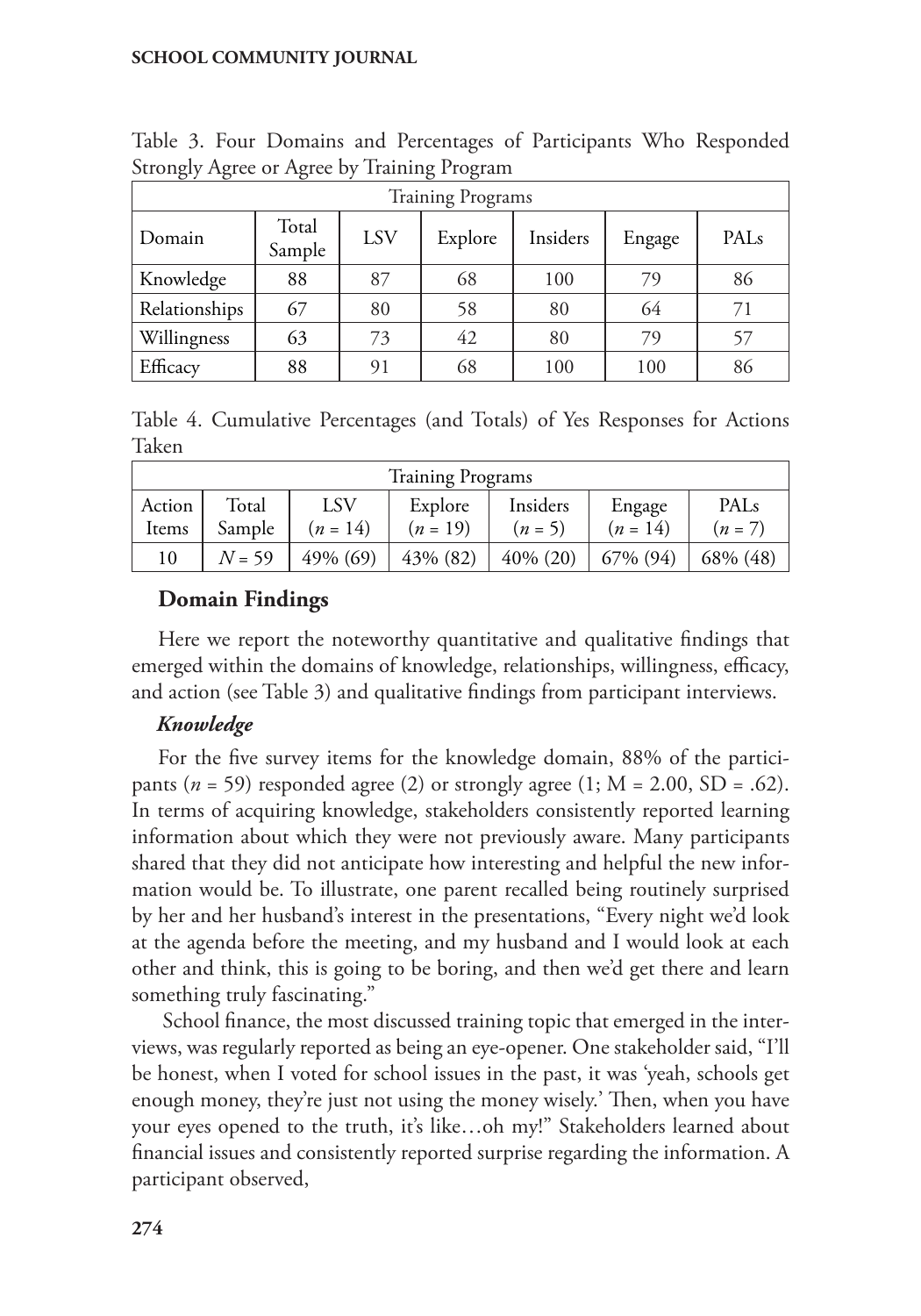You always hear about the schools really having to stretch their dollars and maximizing on things. You know, I always had the impression of "yeah, whatever, I'm sure they've got plenty of money"…but some of the financial pieces, and actually kind of seeing the numbers, and for lack of a better term, seeing how the business stays open, seeing how they keep the lights on, was pretty enlightening to me.

Learning about budgeting and financial constraints school districts face was transformative. That is, participants described an increase in knowledge, and the knowledge shifted their perspective regarding the school district's operations. Prior to the training, many did not understand the funding processes, how different funding sources are regulated, and the misrepresentations the media often portray regarding educational funding. One participant reported,

It kind of enabled you as a parent to look past the media and see a little bit what the district is dealing with, numbers-wise, information-wise. Just kind of made you look at the bigger picture. Budget breakdown was obviously really informative.

Other district policies that stakeholders reported learning about were state and federally mandated assessments, curriculum development, support services, instructional practices, technology, and governance processes. Many interviewees shared that the training dispelled myths or misunderstandings they held regarding school district operations. One participant thoughtfully shared,

The information from [name of training program] gave me the facts straight from the school district. Really from its core, it dispelled some of those misimpressions that I had about the school district—things that I thought that I knew, that I was so convinced of. When I was finished, I was able to say what I know, and say what I don't know. But those items that I might have misrepresented previously, I now have the facts.

### *Relationships*

For the five survey items for the relationships domain, 67% of the participants (*n* = 59) responded strongly agree or agree (M = 2.30, SD = .69). One of the primary goals of the training was to develop a sustainable culture of relationship building among district officials, parents, and other stakeholders. The trainings were designed to introduce participants to key decision-making individuals and to provide opportunities to build connections with these individuals. Evidence in support of this goal emerged through the relationship participants developed with the superintendents. One participant reflected, "I got connected with the superintendent. I've connected with him at the training but after as well." Participants reported it was important the superintendents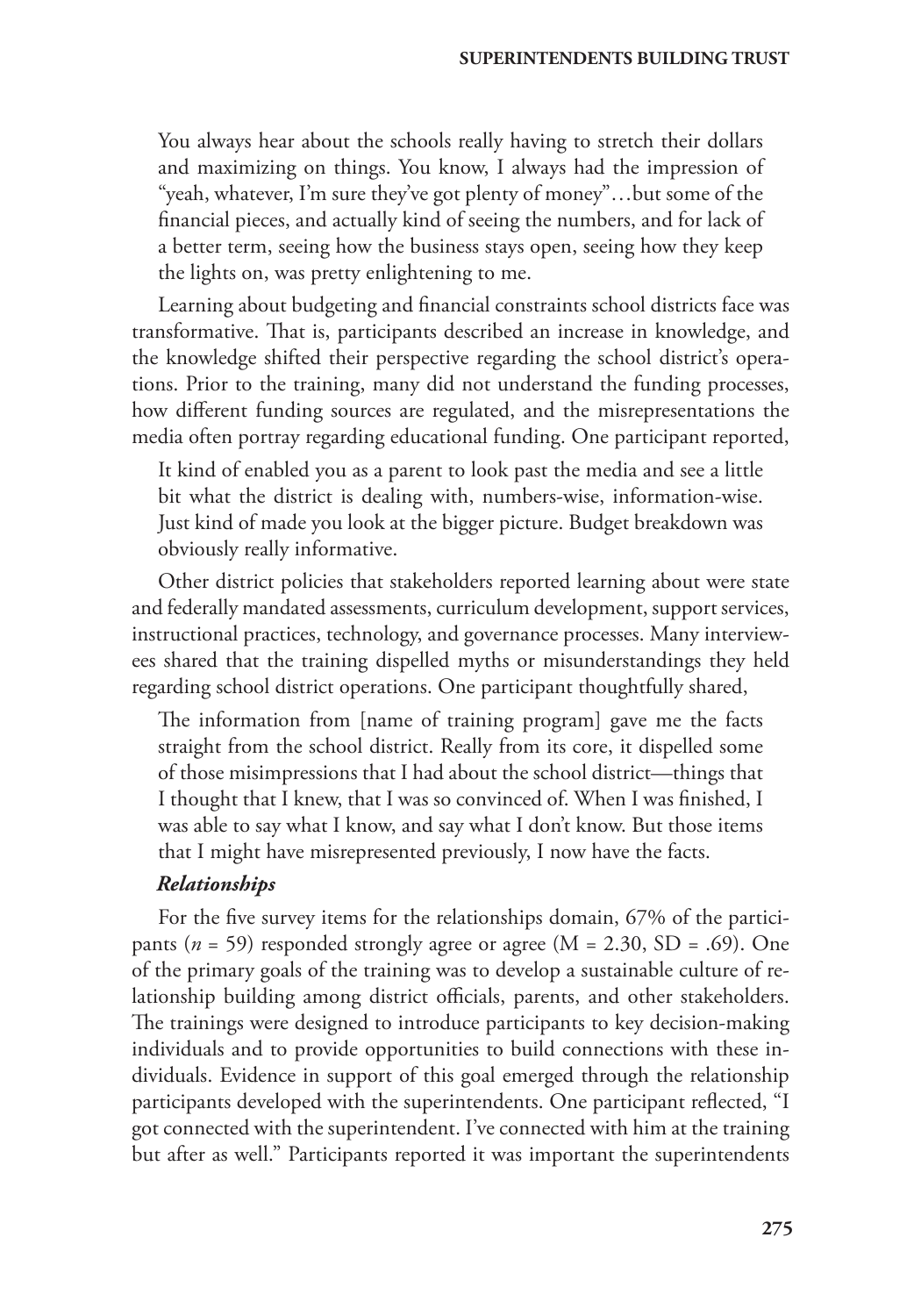were present at the meetings, and the participants appreciated how available their superintendent was. "The superintendent was always there," stated one participant, "He's made a huge effort to reach out to people." Stakeholders in each school district reported getting to know the superintendent was a key component to the success of the program. When asked to summarize her experience, one participant shared, "the superintendent, I was very impressed. He would pretty much answer any question that was thrown out to him. He was very candid and was present at a lot of the meetings." One superintendent noted the training's relationship building opportunities: "…once you get to know people, it makes all the difference in the world."

Similar to impacts from the knowledge domain, the increase in relationship building was reported to foster trust in district administrators. One stakeholder shared, "As a parent, I felt like they had a very open door, and if I had additional questions, I could go ask them." A non-parent reported a similar experience, "Having a stronger relationship helps us to align our goals for youth."

Participants reported feeling empowered by the deepening personal connections made possible by the training. "The relationship with [the superintendent's name] has gotten better, yeah. I'm more empowered by him after it." The theme of empowerment emerged within several of the domains, but it was particularly prominent within the relationship domain. Another participant stressed enthusiastically, "It's given me a sense of knowledge, and knowledge is power. And it's great to know that I can go and have a conversation with somebody and not feel like I'm a bother." Discussing empowerment another person said, "I don't know that I would have been as confident to have that interaction or that relationship with these people had that groundwork not been established for me."

Stakeholders reported that increased connections with district administrators were important for providing access to the appropriate persons regarding specific issues. When participants had questions, they knew who the decision makers were. Participants had formed relationships with key people in the district and felt comfortable approaching them when they had a question. The importance many participants reported regarding relationships they made during the training was summed up by one:

At the end of the day, if I have a concern, I already have that relationship—to know who I can go to, who I can talk to, who I can get the facts from, or maybe it's not even something that pertains to me…but as a community member it gives me the opportunity to hear first-hand what happened and what was the cause and resolution.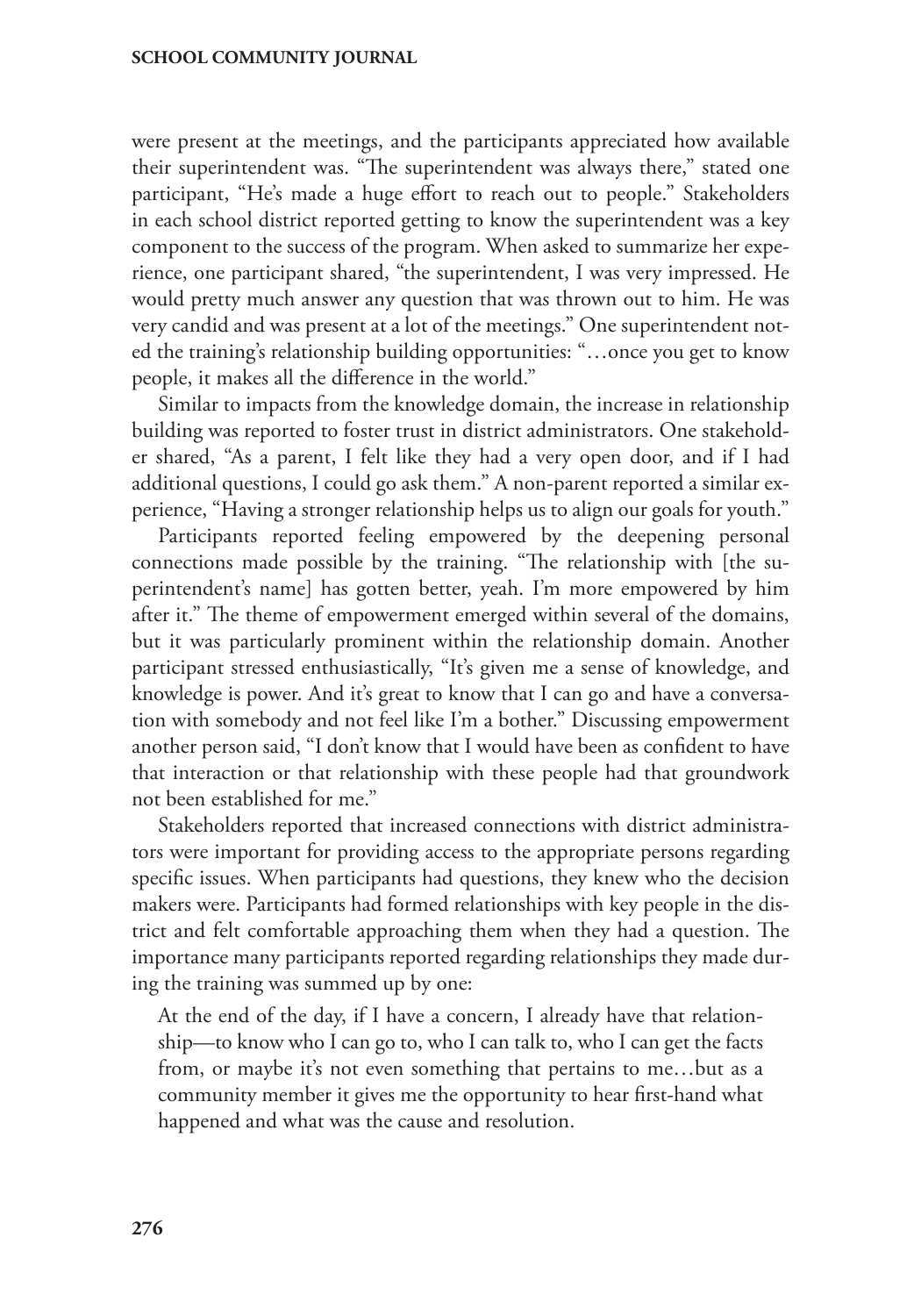#### *Willingness*

For the five survey items for the willingness domain, 63% of the participants ( $n = 59$ ) responded strongly agree or agree ( $M = 2.29$ , SD = .71). We were interested in learning whether the training program impacted the willingness of participants to engage in school district activities. The interview question that probed willingness was, "Since completing the [name of training program], would you describe yourself as being more open to being involved in school district-related activities, less open to being involved, or about the same?" The overwhelming majority of participants responded to being more open to involvement.

Many of the participants who reported increased involvement described their willingness to engage district administrators and others in detail. One parent said, "Absolutely, I was more likely to pick up the phone and call them when I had a question relevant to their job, and I did. I reached out to them directly." Another interviewee discussed several avenues of sharing information:

I shared it with other parents that I'm involved with, that I know in the community. I've tried to talk with some other people, with neighbors that don't necessarily have kids in the district that happen to live in the community. I've shared things on Facebook, as often as I can, important information, so that the public can see what some of the challenges are and what some of the needs of the district are.

The participants' willingness to share information extended beyond communicating with other parents and school staff. A participant discussed how it was clear from the onset that part of the goal was for parents to take what they learned back to their schools; however, she emphasized they have made it their job to do more, "Let's have a dialogue about this. It goes back to what I said at the beginning…it just makes our community a better place, and I'm forever grateful we were a part of that."

Many participants described their willingness to engage in conversations regarding district business and demonstrated their commitment to advocate for the district. Some participants explicitly talked about this, while others hinted at advocacy. In response to a follow-up question regarding why the information she learned was valuable, a participant elaborated on being an active advocate:

When we hear these questions and discuss it when we go back to our schools, we can be an advocate for the district, not necessarily "yes" or "no" on some issue, but to say "that's really a good question. I would suggest you contact this person," or say, "that issue was addressed at [name of training program], and maybe there's more information to consider than what we know."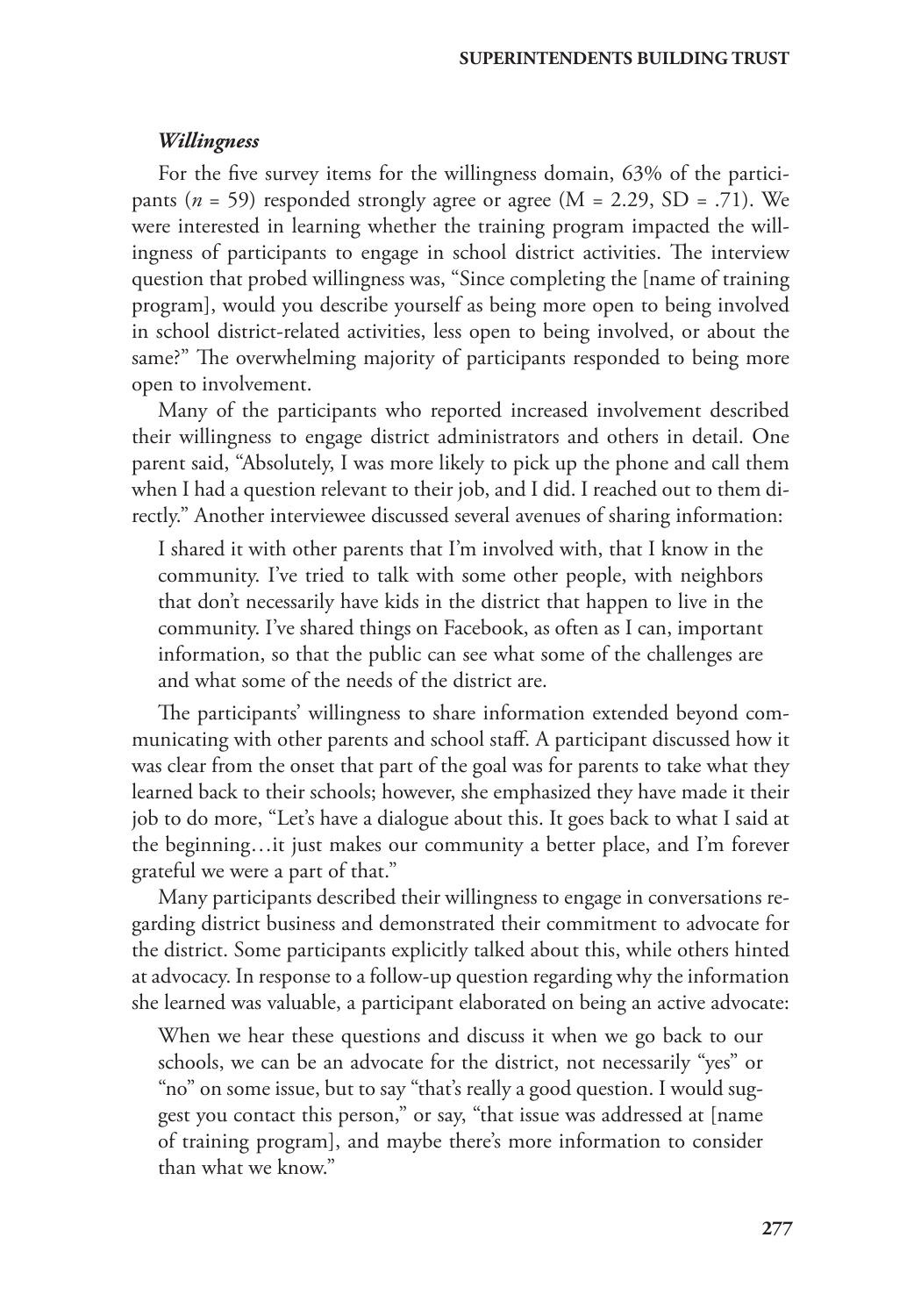Beyond sharing information, participants discussed other ways they were willing to become involved. After being asked whether she was more open to being involved after participating in the training, one interviewee responded emphatically about having started volunteering. "It wouldn't have occurred to me to volunteer before my kids were in school, maybe after but not before, not if I hadn't gone through the class."

# *Efficacy*

For the five survey items for the efficacy domain, 88% of the participants  $(n = 59)$  responded strongly agree or agree  $(M = 1.86, SD = .57)$ . The efficacy domain examined whether participants increased their understanding of the importance of working with others to find solutions to difficult problems. This included whether participants reported an increased capacity for engaging in productive conversations with people with whom they might not agree. In being more open to engaging others and listening to alternative points of view, many interviewees acknowledged the importance of having dialogue with others, especially when there are differences in opinions. One interviewee stressed, "it's put me in a position where I have very engaging conversations. Sometimes those conversations are in a positive light, and sometimes they're in a negative light." One interviewee remarked, "It was just very eye-opening. Even in a small room, opinions were very diverse."

In addition to gaining perspectives regarding differences in opinions, participants said they felt comfortable sharing perspectives with others, including district administrators. "It makes me feel like I can speak my mind and not be judged." We believe it noteworthy to report how participants felt regarding interacting with district administrators. A parent enthusiastically stated, "…and I can go to my home school administrator and say 'look, this is what's happening' and not feel intimidated, and if I have facts and know what I'm talking about, it makes it such a better conversation."

The same parent said, "People have different opinions, but the bottom line is that people have to work things out." At the end of the interview she stressed, "You have to be open to all kinds of experiences and perspectives, not just your own." Several participants specifically espoused the importance of hearing a variety of perspectives as necessary for effectively moving forward. One said, "If it's not difficult, it's not worth doing." Another participant recognized the value of discussing issues with people with different beliefs:

Not everyone agreed in there. If you have everyone nodding their head with you all the time, you're not always going to get the best dialogue. I think it's good to have some people who don't like stuff that's going on.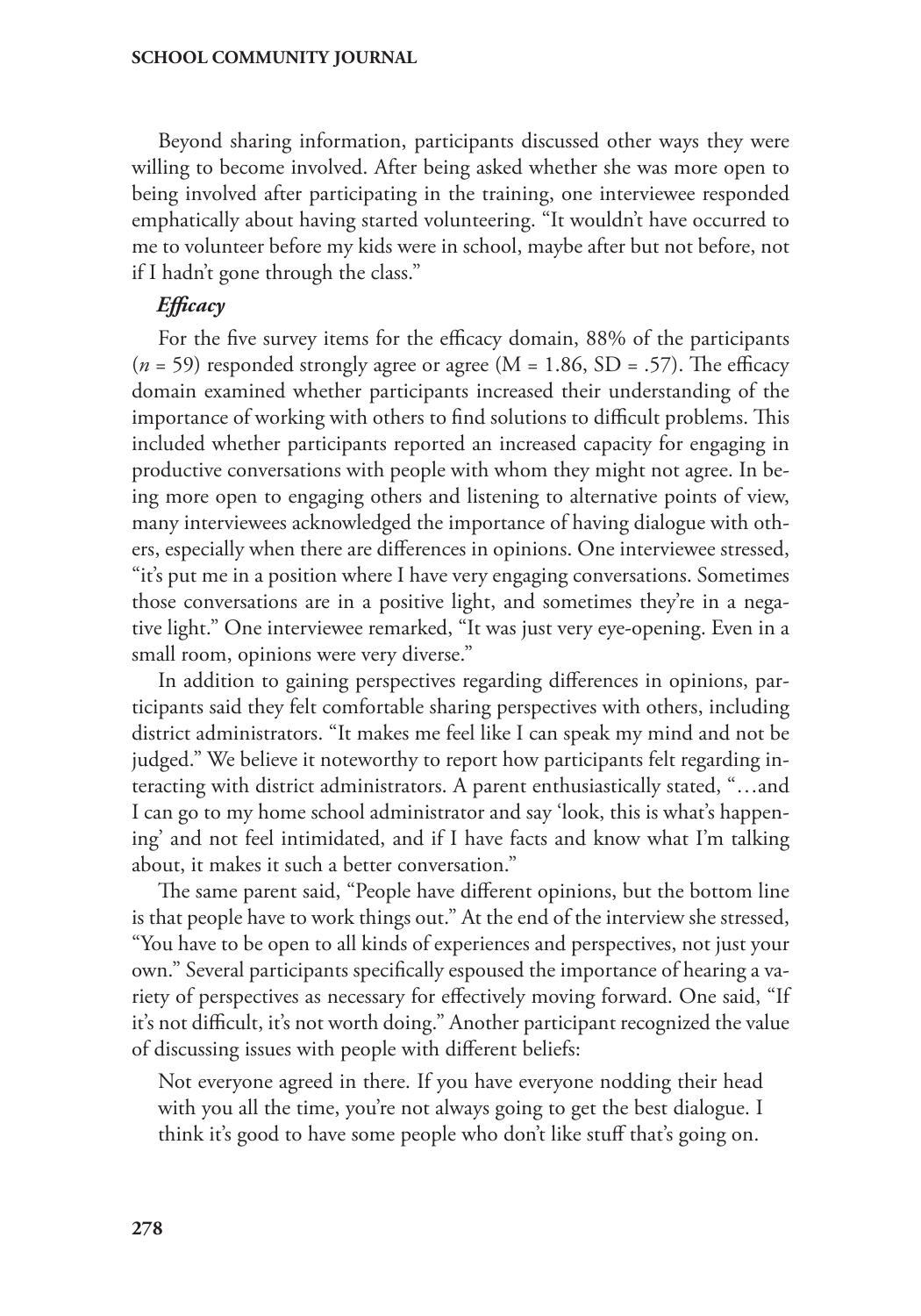To teach attendees about the theory and practice of deliberative problem solving, a communications professor experienced in public participation facilitation (Martin Carcasson, Ph.D.) presented at the first and last sessions in two of the five district training programs. His presentation was strategically included in the first session to set the stage regarding the importance of understanding the deliberative process. Most interviewees appreciated this training, and one brought up this presentation without being prompted:

We did a lot of work with Martin Carcasson; having that at the very beginning of the year I think is valuable because they were talking about "wicked problems," and its differing perspectives and opinions are just that. You may never fully agree, but you don't have to disagree.

When asked about the most beneficial content of the training, another participant disclosed that he appreciated the presentation about the deliberative process, "The one that I found most valuable, that resonated with me the most, would have been with…Dr. Carcasson." This same individual, when talking about the value of the deliberative process, discussed how several presenters did not slant the discussion with a certain viewpoint. This perspective of the presenters seemed to be a key aspect for developing a culture that was conducive for the deliberative process within the trainee group.

Some participants indicated they experienced a shift regarding their efficacy in the deliberative process, as they did not necessarily feel comfortable working through difficult issues before the training. One representative comment was "There were times when I would not have been prepared to have conversations about…how schools were funded or how those funds were dispersed."

### *Action*

For the 10 items about specific, education-related actions participants did or did not do after getting involved in the training, the participants (*n* = 59) responded yes to 53% of the items. Overall, the 59 respondents indicated performing 313 actions. See Table 4 for percentages of actions taken by district cohort. The actions stakeholders participated in as a result of the training varied greatly. Some examples included sharing information, volunteering at the classroom level, relaunching a defunct PTO, running for school board, and supporting ballot campaigns.

There is overlap with the action domain and other domains. For instance, in the knowledge domain we discussed how participants reported sharing information with others in the community. One of the actions reported most frequently was disseminating information in various formats. One participant reported sharing through "social media, neighbors, Facebook…all of the above. I passed along information to the PTO president." Another stakeholder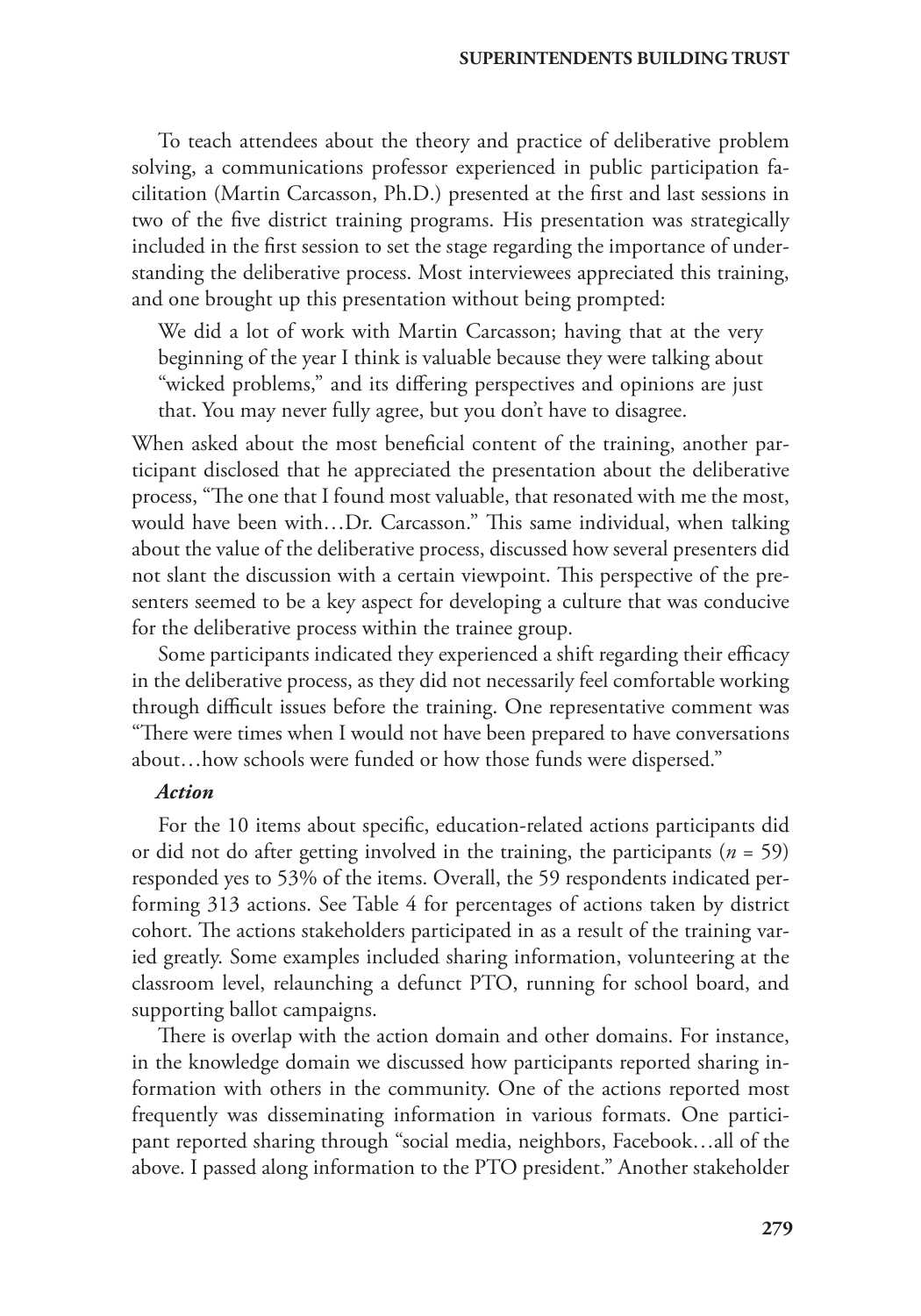discussed that she was committed to sharing the information because she believed this was one of the program's main purposes: "Each meeting I took the information and reported back, absolutely. That's the whole idea...I would talk with the principals and ask about what was happening, then I would talk with other parents."

Several participants discussed a progression of increased involvement, and one said "because I served on [name of training program], I'm on the PTO. I did this pattern that I think they want most to see happen. I did [name of training program] first, and then I went on the PTO board for my school." Training spurred another to become more involved over time. She emphasized her growing involvement, saying, "our daughter, last year, was a junior, and she decided to graduate early. So, she's done, and my husband's term is over, but where were we last night? At the school board meeting! Because we see the value, we're taxpayers."

Several interviewees talked about engaging in activities at the community level. "We were told to take it back to the schools, but we're no longer in the schools, so we're going to take it a step farther. We're going to take it to the community." Others reported increasing involvement after the training program. One participant stated,

Immediately after [the training program] ended, I got involved with the bond measure. I was deeply involved in the structuring and planning for that. My involvement with [the training program] gave me a better understanding of how these dynamics worked.

# **Superintendent Voices**

For the superintendents of schools, we investigated themes that emerged from their interviews. These were trust building, advocate building, power sharing, and community building. The following section describes each of these themes.

#### *Trust Building*

From the perspective of the superintendents, one of the consistent benefits of the stakeholder-training program was increased public trust surrounding the school district. This theme emerged when asking several questions, including the main purpose for hosting the program. A superintendent answered,

Building a trustful relationship with the community. Because whatever the challenges that public education is facing, whatever they may be, and there's certainly a myriad of them, but they're only going to be solved if communities work together. There's no silver bullet, there's no magic fairy dust, it's not one charismatic person or two. It's the community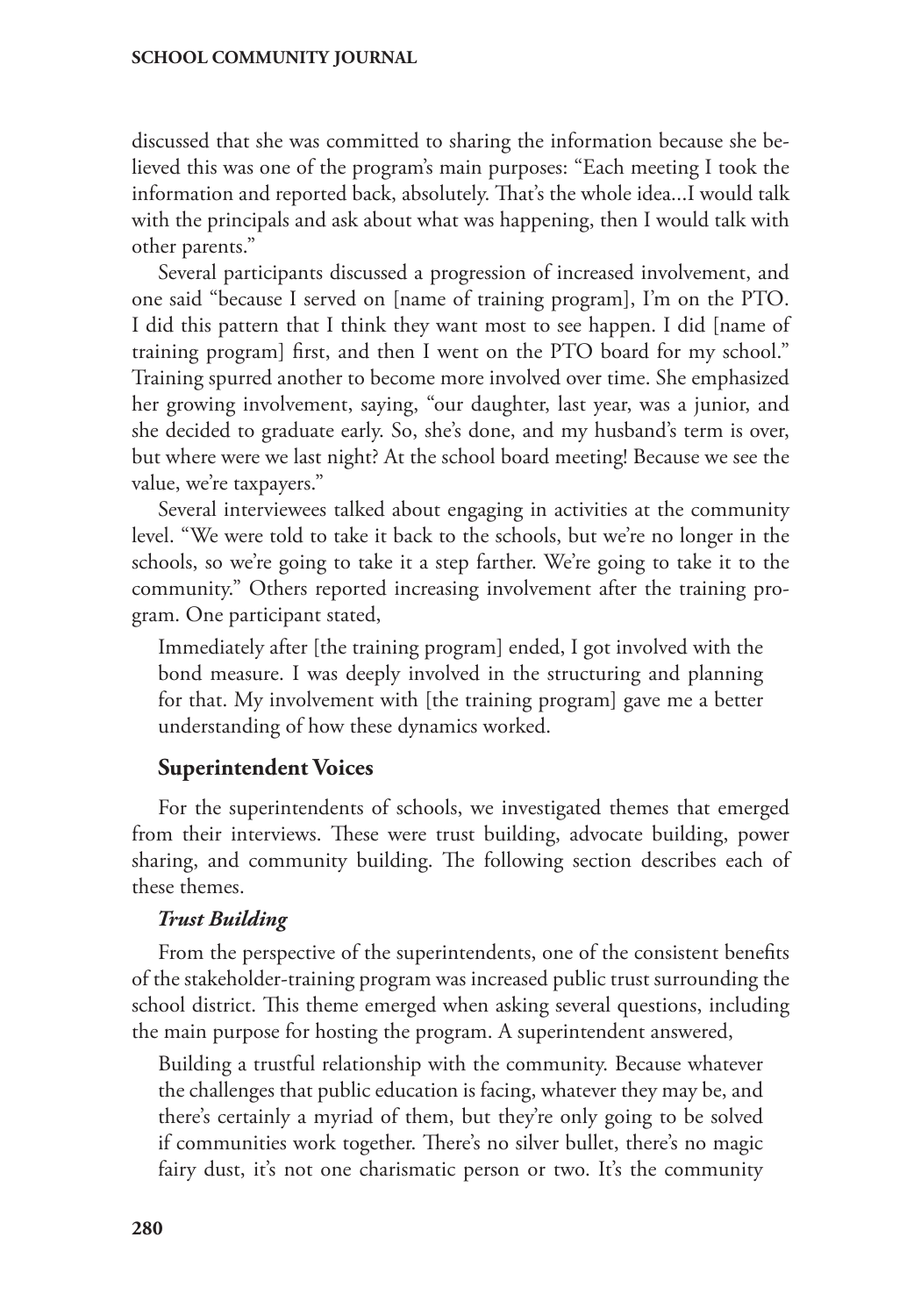coming together to say we've got a problem, to work together and see how we're going to fix it, how are we going to work together to make things better. That's it – that kind of relationship.

We asked superintendents what they would like other superintendents and administrators to know about the benefits of establishing a stakeholder-training program. One superintendent succinctly said, "It develops the relationship and trust you need to make informed decisions." The potency of the increase in trust is observed when a few of the superintendents specifically addressed stakeholders who moved from having high levels of skepticism to becoming champions. A superintendent enthusiastically described one community member in particular who became highly involved and was previously an antagonist:

One of the gentlemen…he wasn't always happy with us. He was on the outside looking in, and he was regularly questioning things. We brought him into [the training program], we were able to tell him our story, and we couldn't have a better champion—because he [now] understands the challenges that we have, he has access to myself and other staff members in terms of questions for himself and for others. But really and truly, he was the one throwing rocks on a regular basis.

The critical aspect is the stakeholder shifted from not understanding the circumstances to becoming informed of the facts and parameters the school district faced. The training program allowed individuals to build relationships and to see that administrators really do care about students, teachers, and providing the best education possible. The importance of having a deepened relationship with the public is demonstrated in the following statement,

When you don't know someone, it's really easy to be critical and throw rocks. But if you know someone, it's a human business in terms of dealing with people, and we've gotten so far away from that, and it's easy to demonize people you don't know.

The superintendents conveyed that the only sincere path to building trust is through engaging with the public proactively. That is, public engagement must build trust so it exists before a crisis hits. Their position was that public engagement must be a continuing process. Describing past engagement practices, one of the superintendents shared this analogy:

What I observed before was this "circle the wagons and protect yourself," because there was this view that the community was hostile, and they probably were, because the school deserved it, and when I say schools I mean administration. And what they didn't realize was that by circling the wagons and avoiding the conflict, avoiding the tough conversations, it just intensifies, because the more you hide, the worse the trust gets.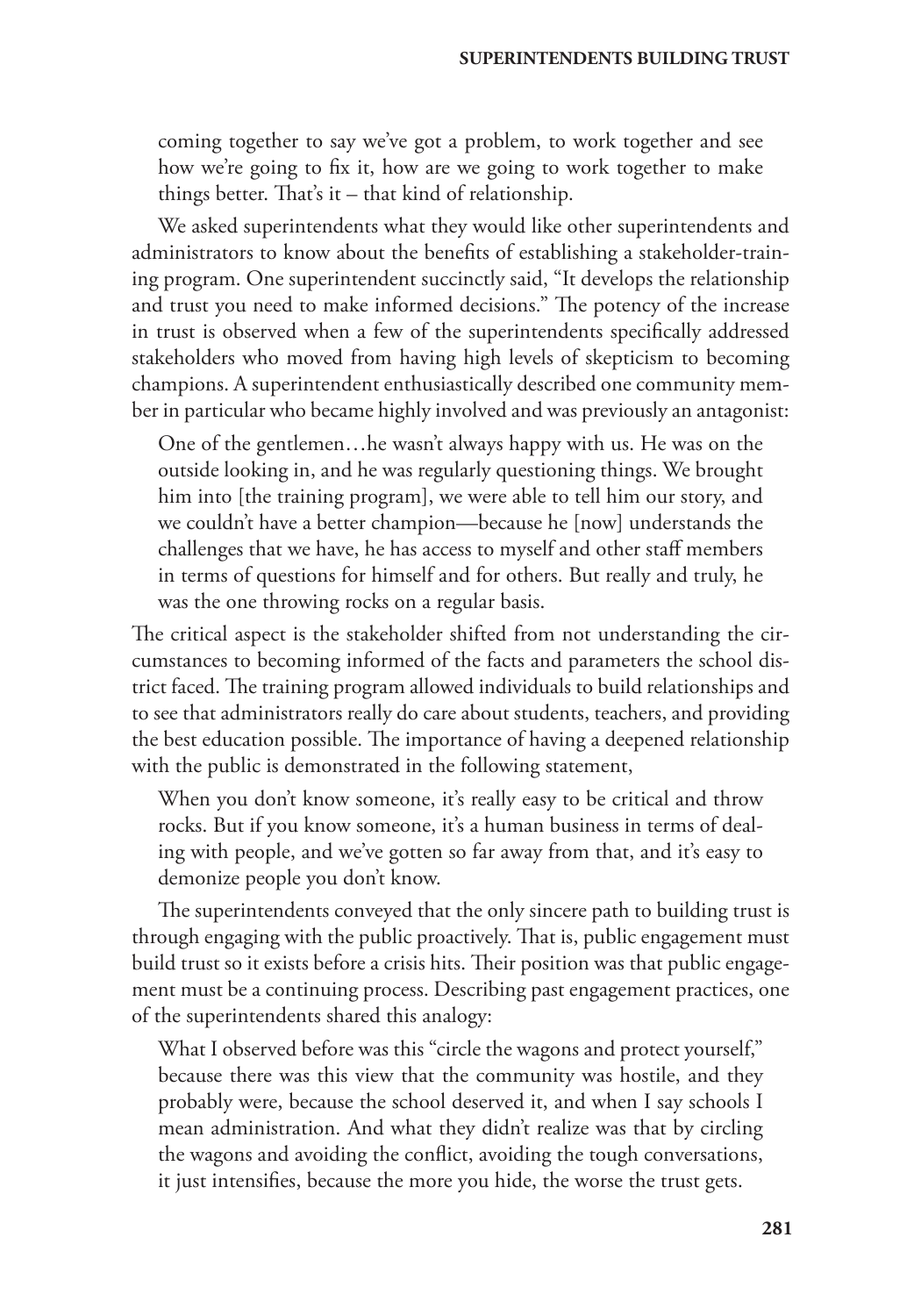Importantly, trust was a theme consistently heard in the stakeholder interviews. One parent thoughtfully summarized,

Before I went through the program, we would have left the district for lack of faith, lack of trust in the district. But after engaging in that process, it wasn't a matter of lack of trust, or lack of faith, or lack of effort from the district leadership.

The theme of trust was also observed across the domains examined in the stakeholders' interviews. For instance, the increase in information learned (i.e., knowledge) often shifted the stakeholder's understanding of operations and provided more awareness regarding constraints the districts worked within, as described above. Even participants who began the program with a high level of trust reported a positive impact regarding their knowledge and confidence in school district operations. A participant stressed, "These kinds of programs can do a lot to build trust and develop a core group of individuals within the district to work with." Several participants described a renewed trust in district staff in this way: "Increased level of trust, yes. The overall morale of our community was down, but now there's much more respect for the superintendent."

### *Advocate Building*

The theme of advocacy building was found in each of the five superintendent interviews. Although related to trust building, advocacy is a step further in the continuum of stakeholder engagement. As a result of the training program, superintendents consistently reported an increase in explicit supporters for their district. One superintendent stated thoughtfully that the training program was, "an opportunity for us to tell our story. We were trying to deputize folks to go out and share our story. Arm them with information. They could be deputized, unpaid PIOs [public information officers]." This goal was emphasized by another superintendent who indicated that his motivation to begin the program was to "build over a period of years, a large and informed cadre of public education advocates who were very knowledgeable and were well acquainted with the approach to improving schools in our district."

Notably, advocacy building was a goal that extended beyond developing supporters for their specific school district. Their interest included creating informed supporters of public education in general. When asked about what inspired them to begin the training program, one superintendent said,

To create a group of ambassadors that would be able to communicate effectively and accurately with other parents, business leaders, with elected officials, with the media, because one of the things we found out was that a lot of information that was out there was not just accurate, not only about our school district but public schools in general.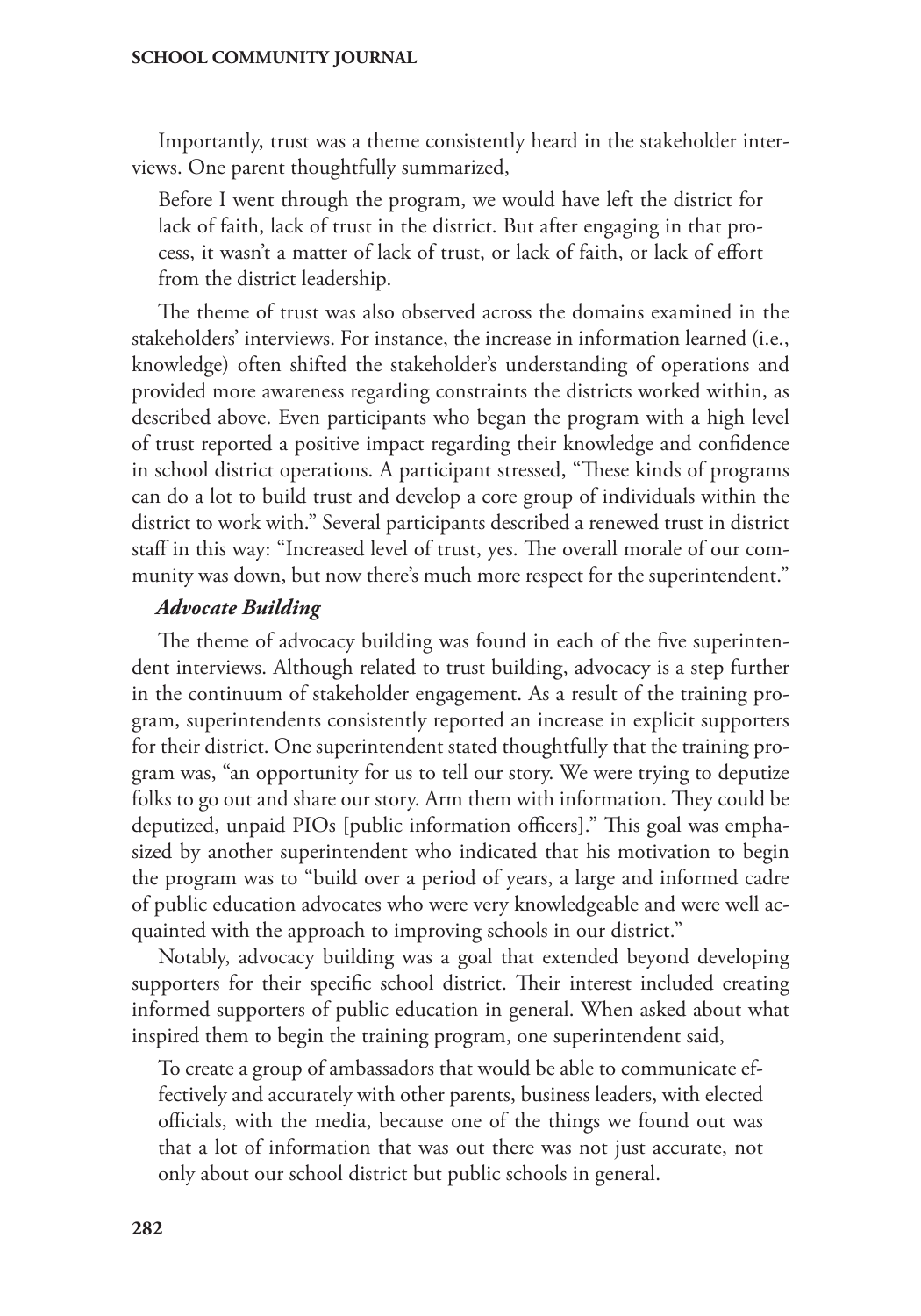Superintendents do not view the training program as a one-year engagement process. Instead, it is a long-term process which, over time, will provide exponential benefits. In this regard, the impact of advocacy becomes heightened over time, as stated in the following comment:

We're averaging 20 to 25 [attendees] a year, so over time it's building an informed and activated community school group for our public schools, which we think is critical to having the district supported from the community and impacting tax questions that there might be a ballot for and defending the district from attacks from various philosophies that could undermine or redirect public education in a different way.

The superintendents reported that stakeholders participated in advocacy roles ranging from quelling rumors to advocacy at the state level. Some of the school districts have had community groups emerge from the training programs. One of the most prominent organizations is Grassroots St. Vrain (GSV), which is a volunteer-based nonprofit that promotes informed decision-making relating to state and local school funding. A few parents who completed the LSV training program founded GSV. Several years later, graduates of the training continued to be primary leaders driving GSV. The superintendent summarized the new roles these stakeholders have assumed in governance and advocacy after completing the program:

Some of the parents have become board members, some have moved from the role of parent advocate to the governing body. I think we have...1, 2, 3, 4 out of 7 board members of LSV. Others have gone on to Grassroots St. Vrain and partner with us down at the Capitol.

#### *Power Sharing*

The superintendents described how the training programs helped to create a shift in how their leadership team engages with the public. Instead of defending decisions, they are vested in a collaborative process with the public. "Most people engage in communications when there's a crisis, and then they go into damage control mode, and then it's too late." Similarly, another superintendent conveyed, "It's a bad way to do business when the only time you're interacting with the public is when there's a crisis, and I see that sometimes around the state." This comment is suggestive of the outdated approach many district leaders subscribe to, which is to stay close and protect the internal operations rather than venturing out to engage with the public.

When asked about the purpose of the program, one superintendent said,

We also wanted to make sure that our parents had a vehicle to share in the leadership in this district and to give us their feedback, and it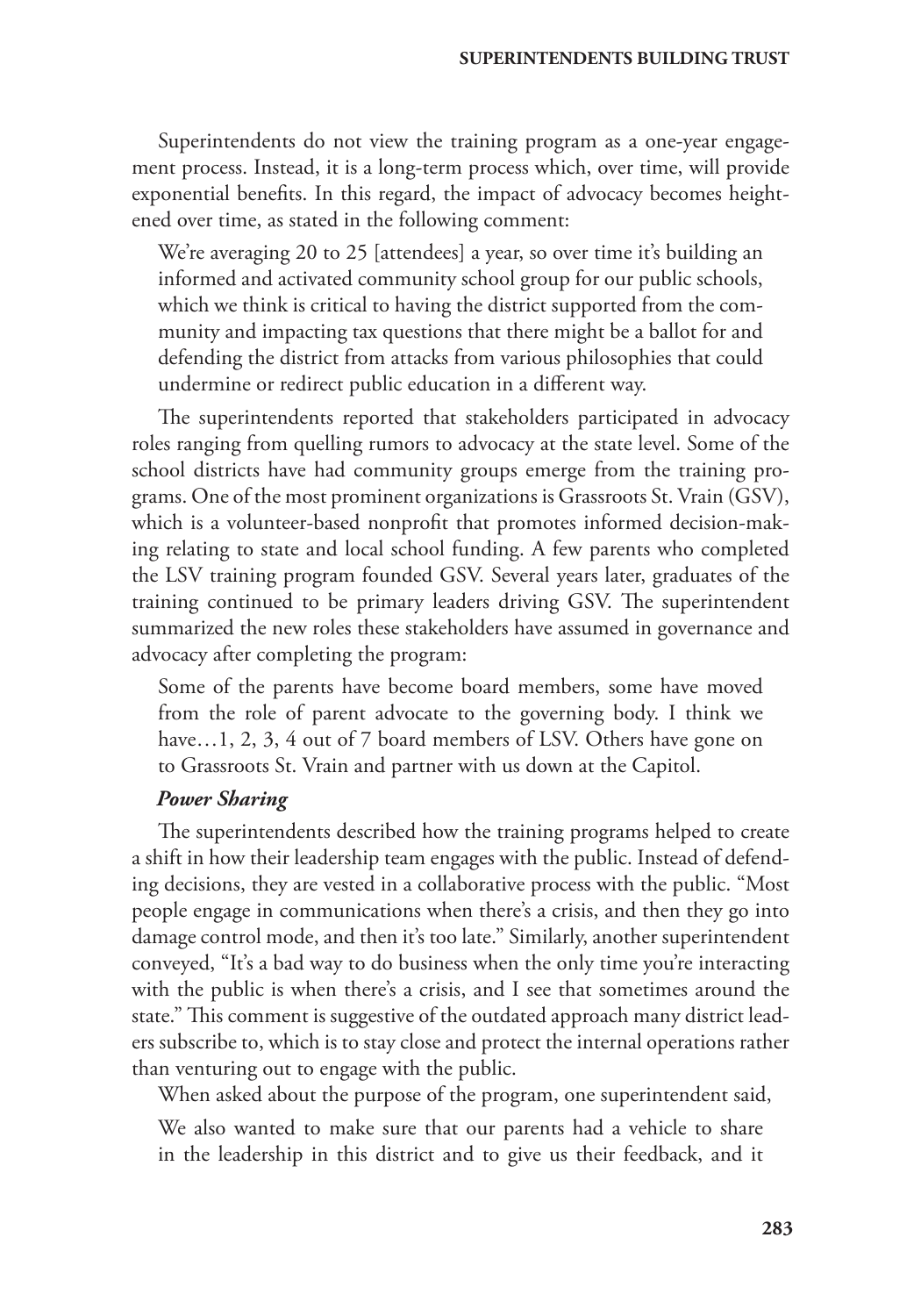was sincere. It wasn't just "we want to hear from you" and nothing ever comes from it, we really wanted to hear from them as to how we could become a better school system.

This theme of power sharing reflects a change in school district leadership practices, a fundamental shift in philosophy as to how district leaders involve the public. One of the superintendents described the shift with this perspective:

I would say it's very much changed the way we conduct business. The very fact that we've initiated this program, we're reaching out to parents, giving them an opportunity to know us better, and to me that's fundamentally different from what we've done in the past.

The superintendents acknowledged a deliberative process is an effective and necessary part of decision-making processes. This suggests these administrators approach issues with a perspective that they can obtain valuable insights about issues important to the public. Critically, this means district leaders must acknowledge that they may not have all the answers. This attitude is observed when a superintendent responded to a question about the impact the training program has had on his staff. He stressed,

It takes a leadership team that's willing to let go. You have to be willing to let go of any perceived control or power and have that truly be a shared piece…power, influence, vision-making, all truly has to be shared, and legitimately shared with parents in the community.

The superintendent emphasized "perceived control" in his comment, which indicates a shift in perspective from the status quo version of school district leadership. An integral part of this theme of power sharing is that efforts must be authentic. The superintendents shared that without real intent to take the public's point of view into consideration, their efforts would backfire. In other words, administrators must be prepared and sincere to take into consideration the public's views when making decisions. One superintendent said, "For me, it's the empowerment, the sharing of information, and the collaboration around decision-making."

### *Community Building*

The final theme that emerged from the superintendent interviews was a strong sense of community building through district outreach and engagement. A superintendent shared that their approach regarding how they ran the training sessions was key to cultivating a sense of community. "We also had it facilitated by community members with staff present to answer questions so that it wasn't just district employees talking to them the whole time. We had a community member lead the discussion…that's been a good move." One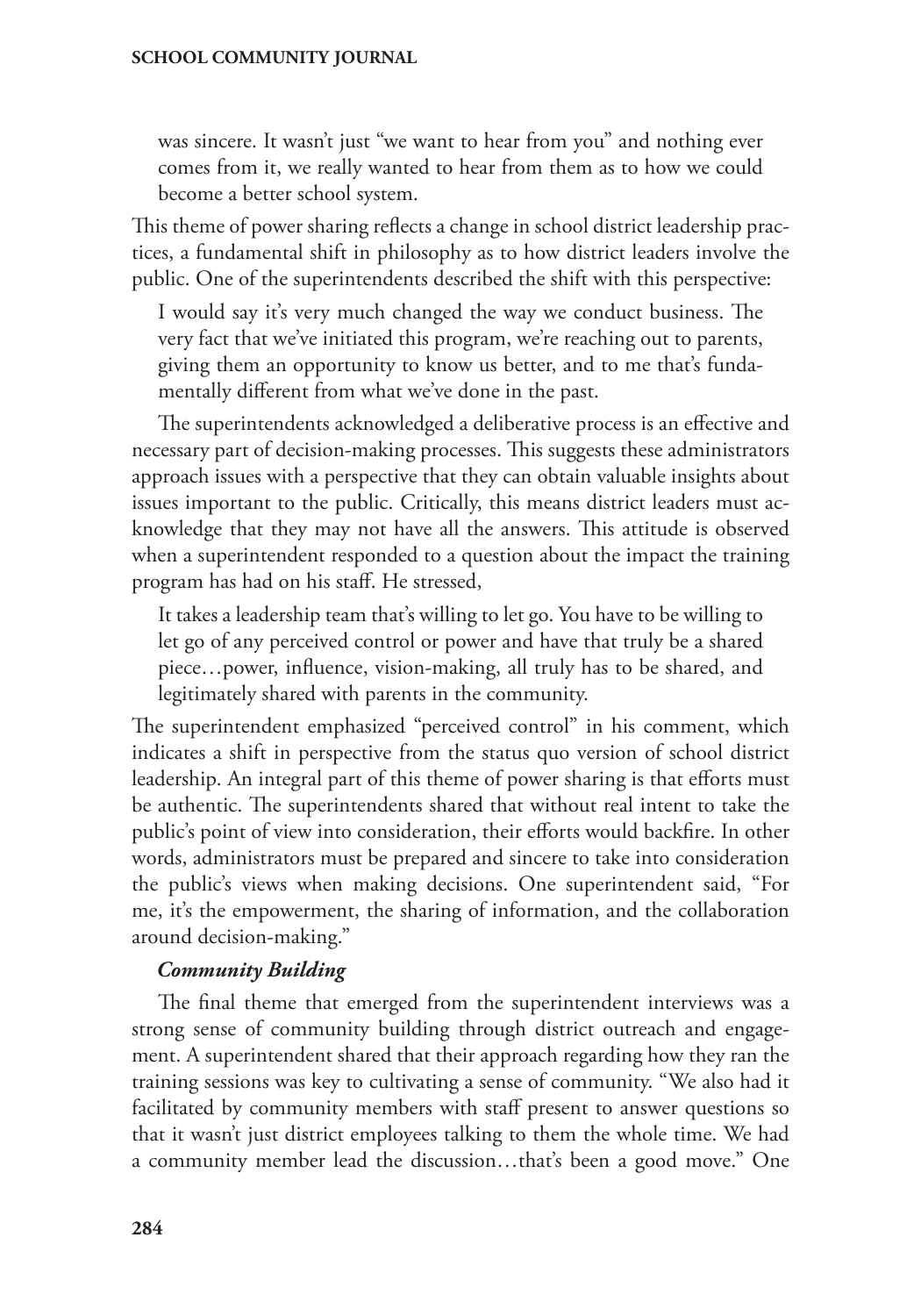superintendent specifically emphasized their district seeks to reach stakeholders other than parents. He emphasized,

Our program is broader that a parent training program; it's a community training program heavily attended by parents. But we've had teachers, we've had retirees, we've had community leaders and…citizens show up. What I would hope other school leaders would see in this is an opportunity to authentically engage and build relationships with the community.

Within community building, the importance of creating multiple avenues of communication with the broader community was emphasized. When discussing the primary goal of the training program, this superintendent consistently emphasized the issue of community engagement:

The most important goal is engagement and having the hope over time that hundreds of community members that are very much more aware of the school in their community other than when they see a school bus go by. They understand what's happening inside the schools, the challenges that schools are facing. The victories, the wonderful things that are happening in the schools, the increased level of engagement beyond just the staff we have in the schools and parents with kids.

As evidenced by the above quote, community engagement consistently involves communication between school district leaders and community stakeholders. This was explained as:

To communicate effective information, and that's two-way communication, and then it evolves into multiple communications. It starts at our communication with the parents, then it evolves into all kinds of communication…You're trying to give people high quality, real time information, then you're involving them in decisions and they're informed and so they can now really make informed decisions.

An important component of community building facilitated by the training is active listening among participants, administrators, and other presenters. Awareness of this emerged in the participant interviews. When asked about being heard, one participant emphasized, "It was definitely a two-way communication, delivering information to us, but they were willing to listen and interact with us on a dialogue level, which I think was beneficial to both sides."

Dispelling rumors was another positive aspect of community building. When asked about this issue, one superintendent reported, "Yes, if we're having a meeting at the same time that something's occurred in the community and the group wanted to talk about it, then we'd talk about it right then." Ultimately, the theme of community building overlaps with the other three themes of trust building, advocacy building, and power sharing.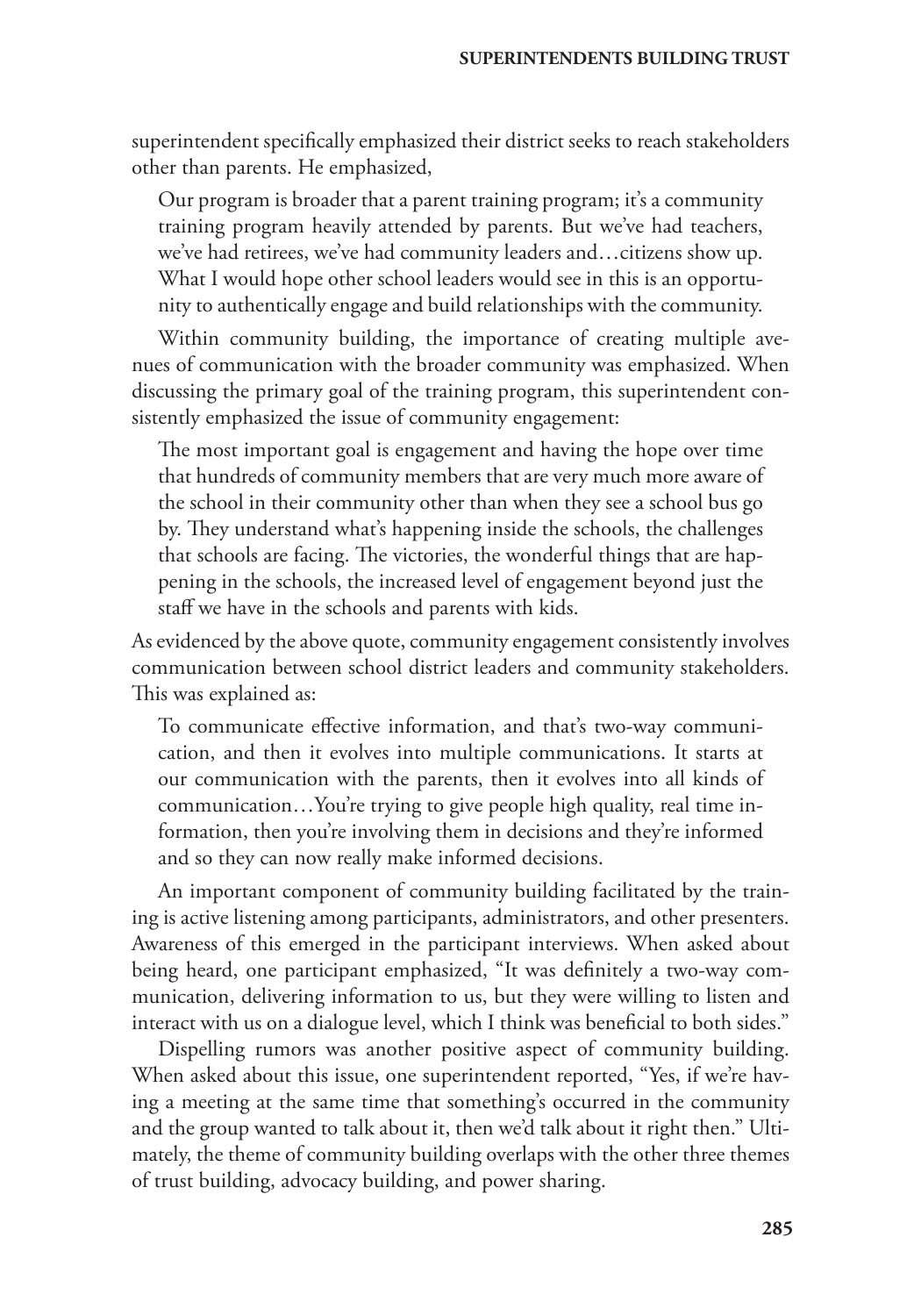# **Discussion**

The main goal of our study was to examine whether district-facilitated training programs that provide knowledge about district operations and relationship building opportunities with school administrators increase stakeholder trust, build capacity for public participation, and narrow the engagement gap in district affairs. At the end of the year-long training program, data were collected through online surveys, interviews with stakeholders, and interviews with superintendents of schools. The findings across districts suggest consistency of the impact of the trainings on their respective participants. The multivariate analysis of variance examined whether there were differences among five school districts and five domains (knowledge, relationships, willingness, efficacy, action). While we had no reason to believe that differences among the school district training programs would result in differential outcomes, it is reassuring to find no interaction effects among the domains and the districts.

Support for the five domains emerged from the stakeholder interviews, which suggest the stakeholder training programs increased capacity for public participation related to the areas of knowledge, relationships, willingness, efficacy, and action. For instance, the majority of participants interviewed stated they were more willing to be involved with district- and other education-related issues after the training. This trend was evident when stakeholders provided examples of new actions they had taken after the training. This included sharing information learned in the training with other stakeholders and acquaintances, volunteering at school, joining the PTO, writing letters to the editor about education-related issues, and running for school board. The stakeholder interviews also revealed that many participants shared their newly gained knowledge with other stakeholders in their social circles. The most consistently reported knowledge gain was related to education funding, such as state contributions and legislative constraints regarding the use of funds. In addition, personal relationships among participants and administrators were strengthened. These findings align with Cooper and Christie's (2005) belief that establishing relationships between parents and educators is essential to district operations. They observed, "Establishing true partnerships with parents entails educators acknowledging and validating parents' views and ultimately sharing power" (p. 2271).

Four main themes emerged from our interviews with superintendents: trust building, advocate building, power sharing, and community engagement. From these, one dominant finding emerged—a fundamental shift in their school district's recognition of the need for and the capacity for public participation after the training program. One of the key components of the success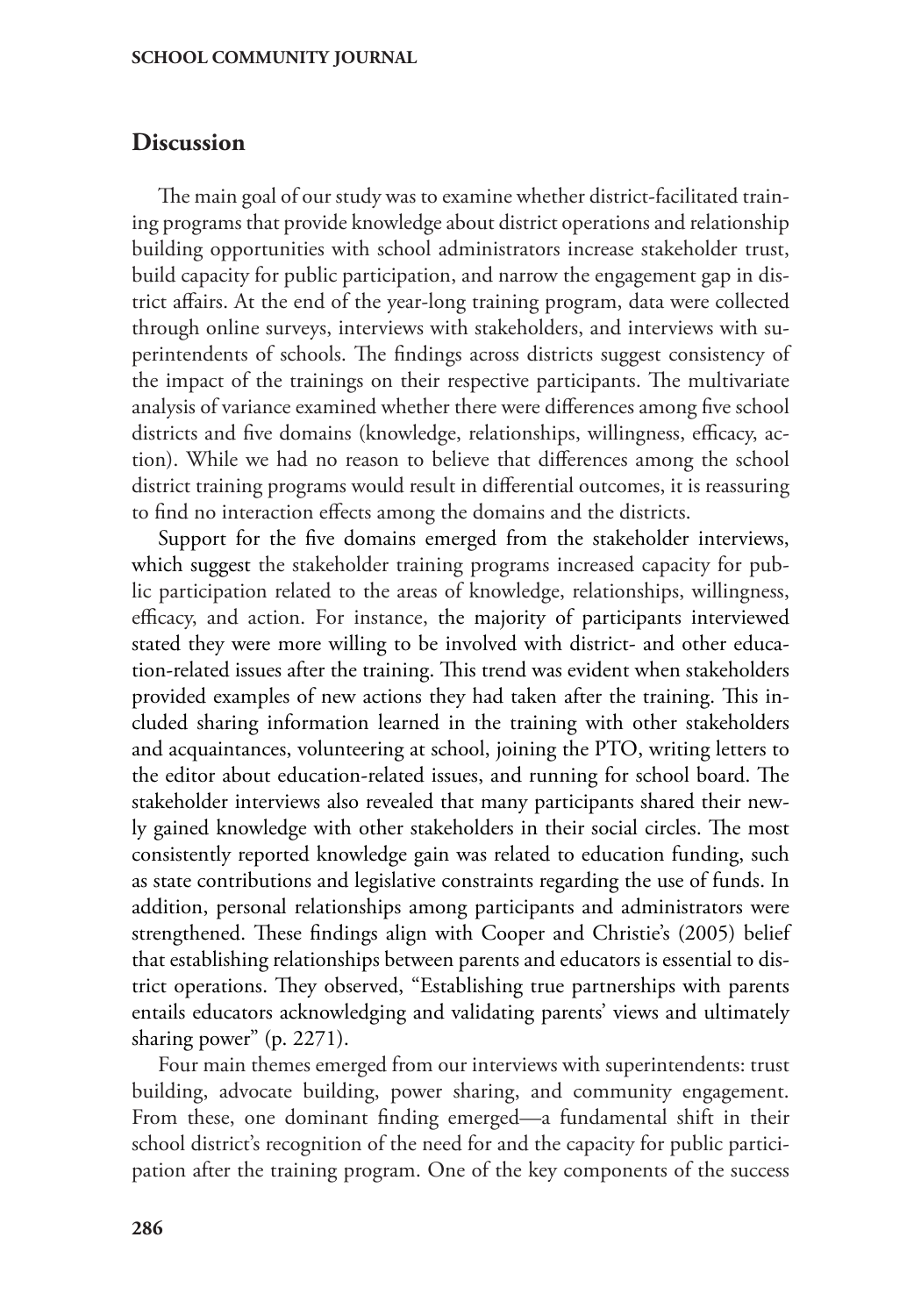reported by participants was that the superintendents made sensitive school district issues transparent. They were open to explaining district challenges in detail. This authentic approach to information sharing helped build trust in the district and in its leaders.

These qualitative findings address previous concerns about a lack of trust and need to build public participation in school districts. For instance, Friedman (2010) emphasized the important role that leaders have in cultivating deliberative problem-solving skills among stakeholders. Auerbach (2007) stated, "If administrators are to engage [the public] in meaningful ways, data are needed on the beliefs and practices of leaders with expertise and commitment in this area. Specifically, how do they shape a vision of parent engagement and construct their role in furthering it?" (p. 700). Our findings suggest a training program is an effective way to build relationships between stakeholders and administrators. Further, the superintendents demonstrated expertise in, and commitment to, increasing stakeholder engagement through stakeholder training.

The impetus for this study is rooted in Yankelovich and Friedman's (2010) call for community-based action research to engage citizens in issues relevant to their world, and Fishkin (2009) who stressed that institutions have a duty to convene the public. Given the prominence of conflict and controversy linked to public education—from state funding cuts to headline stories on school safety—school districts are in an optimal position to explore how citizens and administrators might systematically increase their capacities for continuous, meaningful engagement and participatory decision-making.

Regrettably, there are teachers and administrators who must also take responsibility for alienating the public. Some have insisted that because they are the education professionals, they alone have the expertise for what's best for students (Gurke, 2008). In some cases, rather than being trained to work with stakeholders, administrators reported being trained to counter the public's influence on education (Mathews, 2006) or to keep outside influences from "messing with their plans" (Boo, 1992, p. 24). After taking steps to participate in school district affairs, some stakeholders report feeling ignored and unappreciated (Gurke, 2008).

Based on the positive responses from the participants in our study who were exposed to training on the deliberative process, we believe other school districts would benefit by including this information in their training curriculum. Understanding the theory and practice of public deliberation helps stakeholders strengthen their confidence in participatory problem solving and decision-making. This component of the training empowers stakeholders with critical relationship and engagement skills and narrows the engagement gap with problem solving and decision-making activities.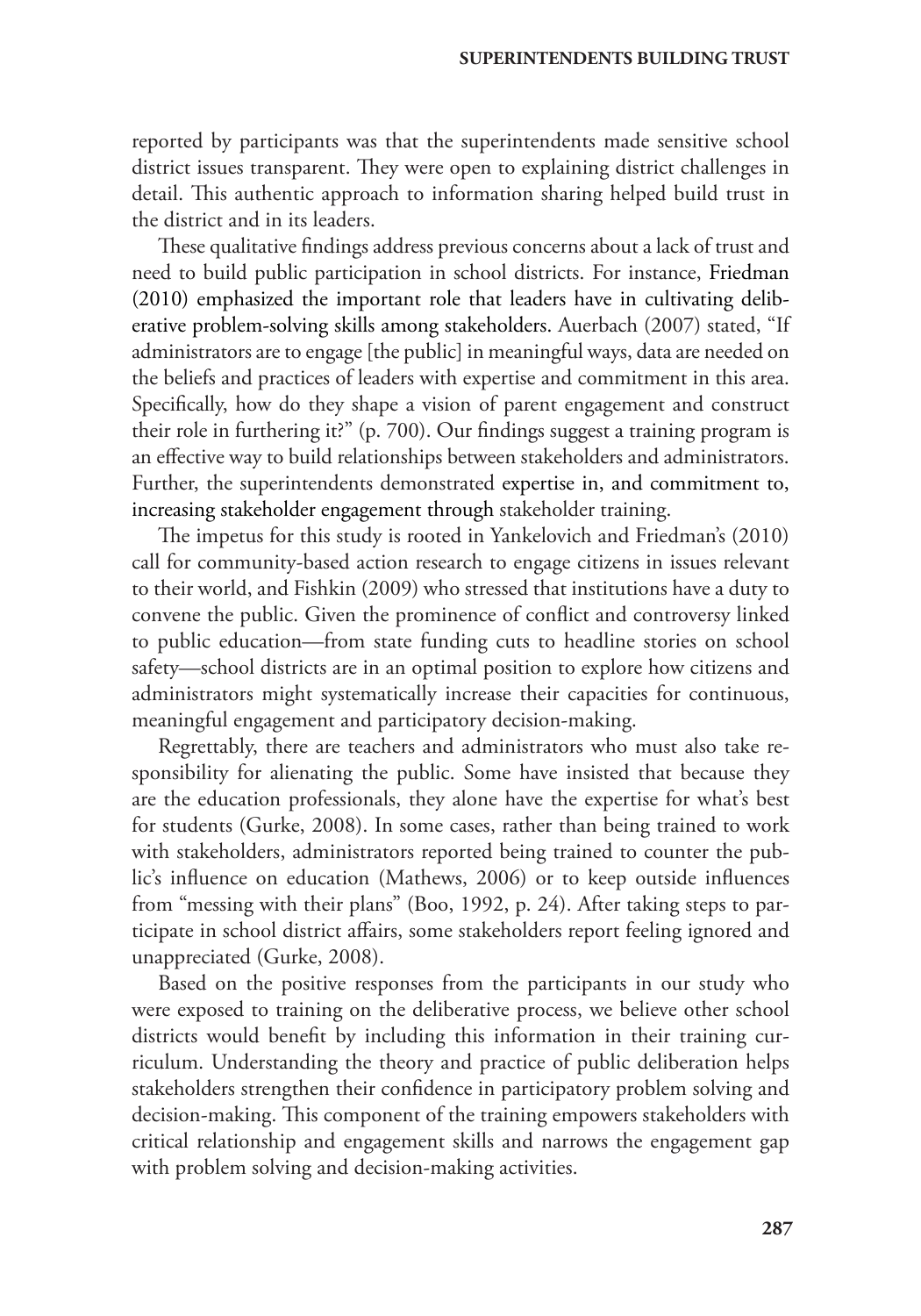# **Implications for Practice**

It cannot be assumed that administrators have the necessary skill sets for initiating a formal, open, and sustainable public engagement process (Johnson & Gastil, 2015). Building a sustainable culture of public participation in education is dependent upon having district leaders who are trained in the theory and practice of public participation tools to effectively implement stakeholder training and to facilitate deliberative forums. We recommend at least one member of the executive leadership team receive formal training in public participation. In this way, the leadership team will have access to state-of-the-art planning and facilitation skills and have access to a growing community of professional practitioners who can assist as independent facilitators when needed.

District administrators should receive public participation training through a reputable organization, such as the International Association for Public Participation (IAP2 USA) or the Center for Public Deliberation (CPD) at Colorado State University. There is no one-size-fits-all approach when it comes to engaging in deliberative processes. The more quality instruction administrators have, the more likely they will implement empowering stakeholder training, build highly participatory district cultures, and continue to narrow the engagement gap with the public.

Engaging stakeholders in deliberative processes addressing shared problems is challenging, particularly when there are strong opposing ideas and political beliefs (Pew Research Center, 2016). To increase the capacity of stakeholders to engage in meaningful and productive deliberations, training modules that teach the theory and practice of quality public participation should be included. In this way stakeholders would become familiar with the benefits of information sharing, active listening, deliberative problem solving, and decision-making. As with district staff, stakeholders should have this material presented by an expert practitioner who can teach the skills that support quality public participation. These skills include "relationship building, tolerance for ambiguity, ability to deal with conflict constructively, and the capacity to work in open environments with no predetermined outcomes" (Boyte, 2009, p. 26).

Other venues of implementation and research for stakeholder training programs could be community college systems, state colleges, and universities. Education leaders are uniquely positioned to help stakeholders become more effective participants in education-related issues. In today's increasingly politicized environment, the role of education officials requires their active participation to reduce the engagement gap, keeping the mission of education clearly at the forefront. As problems grow in complexity and impact,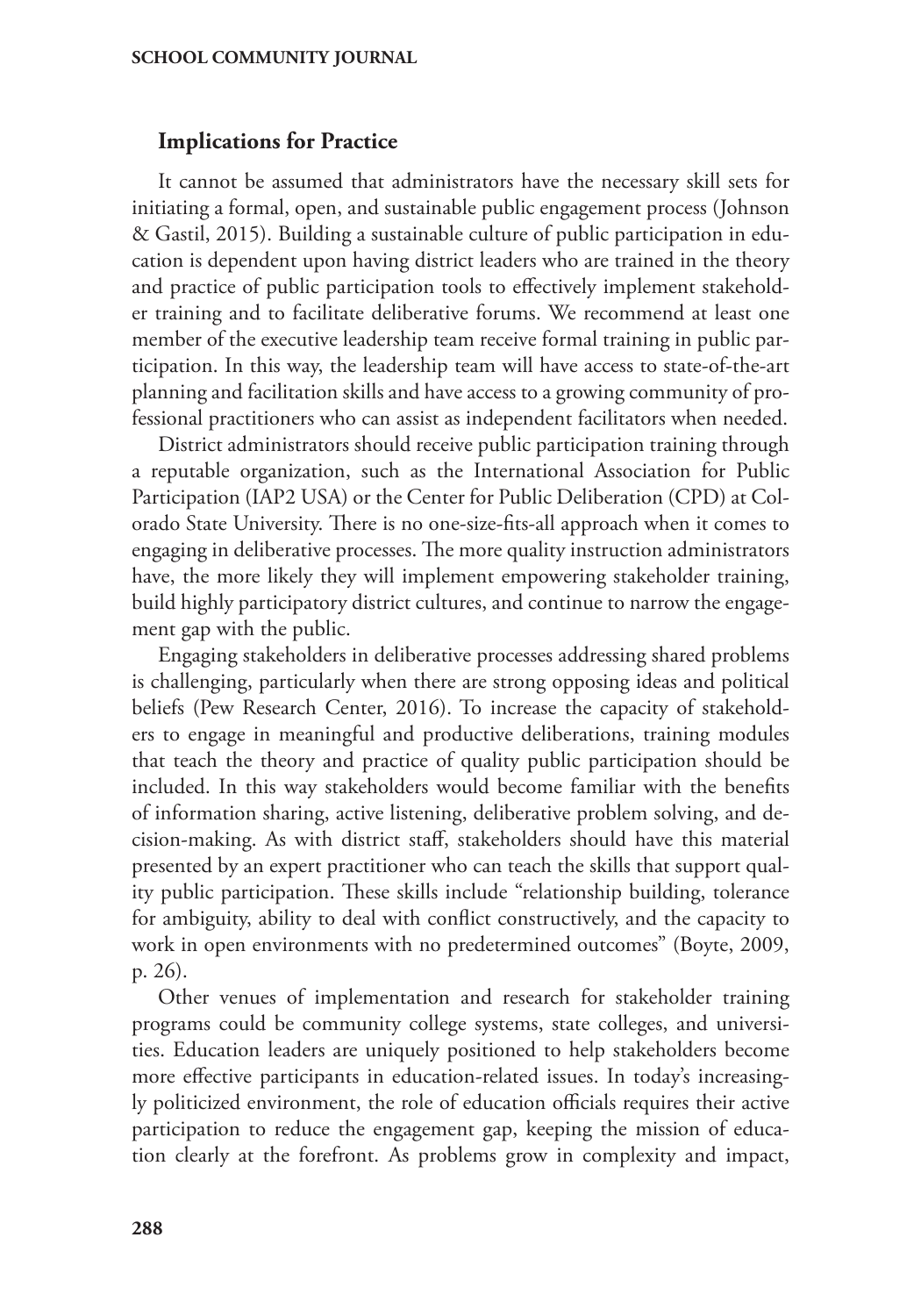stakeholder trainings can advance the community's capacity for engagement, change, and resilience in uncertain times.

Notably, the skills of information sharing, building relationships, and proactively seeking public input has an important role in school district leadership even if a formal training program is not launched. Administrators who strive to build a culture of active listening with a cross section of community members are better equipped to navigate complex issues related to district operations, policy, and governance. This requires creating avenues for citizens to communicate with district leaders. When district administrators are accessible and avenues for communicating are made available, districts benefit in many ways. For instance, the presence of trust and inclusive leadership styles of school leaders predicted lower levels of threat by teachers and administrators (Daly, 2009). Other researchers have reported findings supporting the benefits of school leaders engaging in authentic leadership (Bird, Wang, Watson, & Murray, 2009), distributed leadership (Leithwood et al., 2007), and relationship building (Marzano, Waters, & McNulty, 2005). A meta-analysis that examined characteristics of effective schools found a significant relationship between district leadership and students' academic achievement (Waters & Marzano, 2006). One prominent finding reported in the meta-analysis was that effective superintendents involved many levels of stakeholders when establishing goals for their district. Therefore, the benefits of engaging with the public should be considered regardless of implementation of a stakeholder training program.

The value of training future education leaders in public engagement has been demonstrated (Darling-Hammond et al., 2007; Leithwood & Jantzi, 2005); however, Levine (2005) reported that one-third of school administrators indicated their preparation programs did not adequately prepare them to communicate with parents and stakeholders. Auerbach (2007) described that school leaders reported missed opportunities in their preparation programs for training in community relations. Thus, we recommend that public participation skills be taught in university courses preparing educational leaders and administrators. Building a culture of public participation and the deliberative process are skills that take time and practice to develop (Turner, 2014); therefore, training in public engagement should be introduced in graduate curriculums. To improve preparation programs, universities should collaborate and develop partnerships between graduate school programs and school districts for field-based internships focusing on teaching public engagement skills. Intensive, experience-based internships have been emphasized as a cornerstone of quality preparation programs (Orr, 2006; Orr & Barber, 2006). We view this as essential for preparing future school leaders.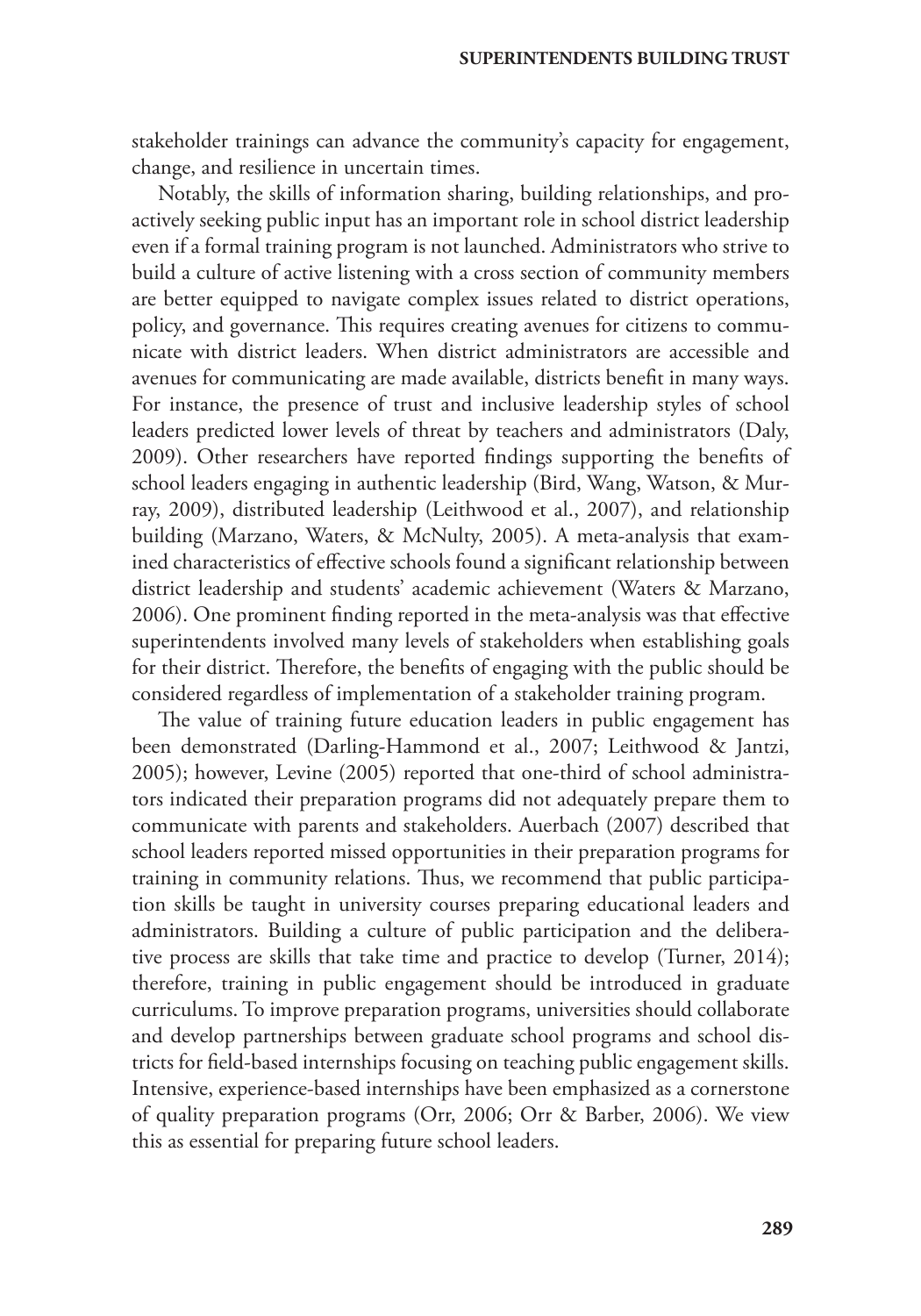# **Limitations and Future Research**

The current study has limitations to consider. First, the five school districts differed in the number of years of experience with stakeholder-training programs. One district was in their second year of the program, while another district had been engaged with the stakeholder training for eight years. The differential years of experience between programs are likely to have had an impact on the district's staff and the level of community engagement. However, we examined the interviews across all five school districts rather than exploring specific trends in each school district.

 Second, one of the challenges of the training programs is finding an ideal time for the meetings, which limits who may attend. Morning training sessions exclude individuals who do not have flex time at work, and evening training sessions exclude families who have extracurricular commitments. Districts have to consider their communities. Some might explore the potential for podcasts of sessions to create more opportunities for participation.

Third, neither survey respondents nor interviewees were necessarily a representative sample of training participants. Whether or not the volunteer respondents were those with more positive experiences, we can only speculate. As the districts continue training, a regular sampling of current and past trainees may provide better representation as well as address use of the gained skills in dynamic educational contexts.

A suggestion for future research is to conduct action research in which the stakeholders help shape the development of the program for future cohorts. This would require seeking responses from stakeholders and presenters during the training to learn how to increase the value of the training program. Using an action research model, administrators would have an opportunity to learn the stakeholders' perspectives regarding improving the training program with the goal of increasing engagement and shared power.

#### **Conclusion**

In summary, five school districts conducted formal training programs to provide stakeholders with knowledge of district operations and the opportunity to build personal relationships with district administrators and other key influencers. Collectively, robust quantitative and supporting qualitative evidence was found supporting these goals. The overarching purpose of the stakeholder training was to reduce the engagement gap by increasing stakeholder trust and building capacity for public participation in school district issues. Each of the five training programs were effective in increasing knowledge, relationships, willingness to participate, efficacy, and actions taken related to their school district or education-related issues in general. Stakeholder trainings that include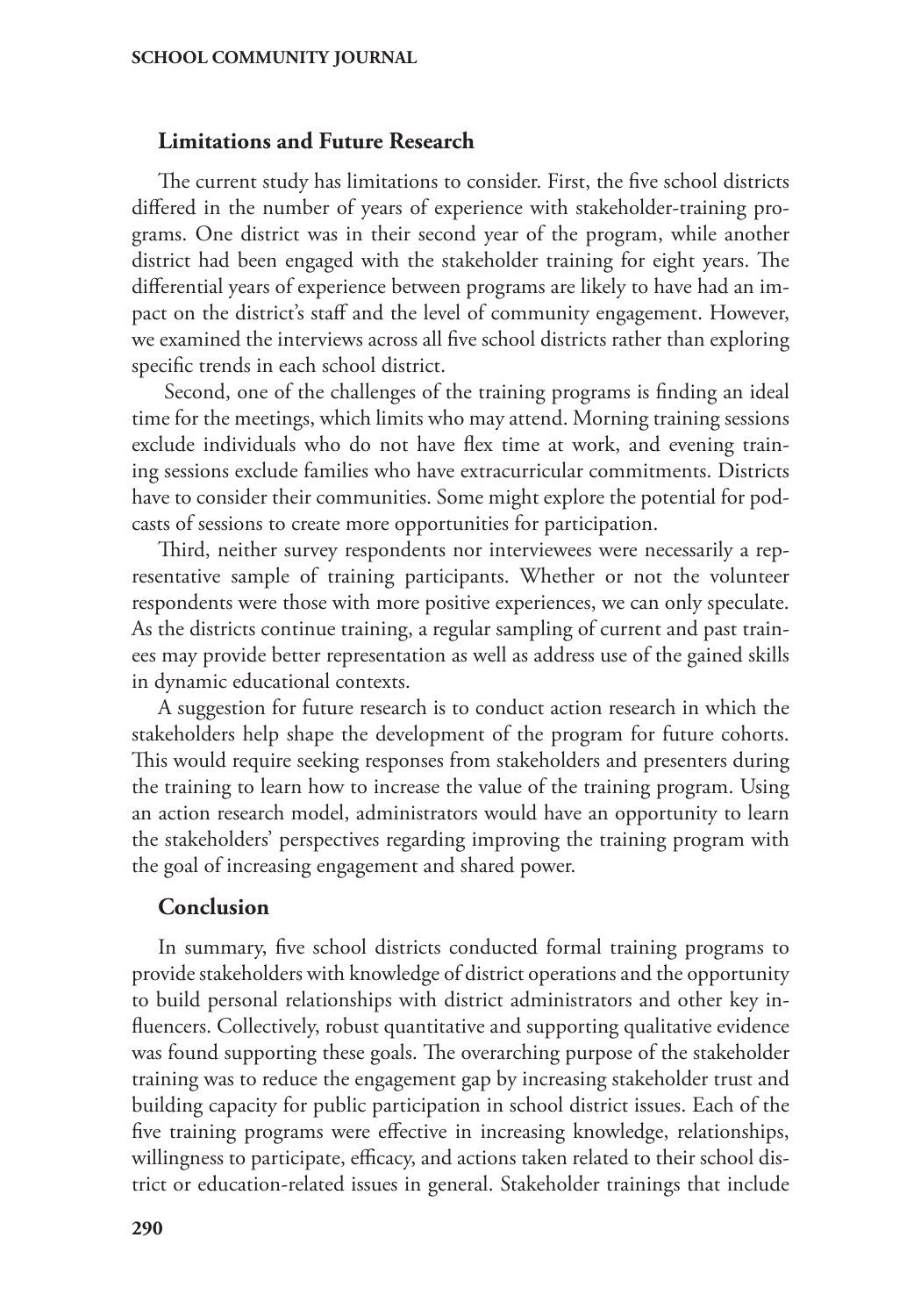operational knowledge and relationship building opportunities increase trust, build capacity for public participation, and narrow the engagement gap in district affairs.

# **References**

- Auerbach, S. (2007). Visioning parent engagement in schools. *Journal of School Leadership*, *17*, 699–734.
- Bird, J., Wang, C., Watson, J. R., & Murray, L. (2009). Relationships among principal authentic leadership and teacher trust and engagement levels. *Journal of School Leadership, 19*(2), 153–171.
- Boo, K. (1992, October). Reform school confidential: What we can learn from three of America's boldest school reforms. *Washington Monthly*, 17–24.
- Boyte, H. C. (2009). *Civic agency and the cult of the expert*. Dayton, OH: Kettering Foundation.
- Braun, V., & Clark, V. (2006). Using thematic analysis in psychology. *Qualitative Research in Psychology, 3*(2), 77–101. doi:10.1191/1478088706qp0630oa
- Bryk, A. S., & Schneider, B. L. (2002). *Trust in schools*: *A core resource for improvement.* New York, NY: Russell Sage Foundation.
- Coleman, S., & Gotze, J. (2001). *Bowling together: Online public engagement in policy deliberation*. London, UK: Hansard Society.
- Cooper, C. W., & Christie, C. A. (2005). Evaluating parent empowerment: A look at the potential of social justice evaluation in education. *Teachers College Record*, *107*(10), 2248– 2274.
- Cunningham, S., Kreider, H., & Ocón, J. (2012). Influence of a parent leadership program on participants' leadership capacity and action. *School Community Journal*, *22*(1), 111–124. Retrieved from <http://www.schoolcommunitynetwork.org/SCJ.aspx>
- Creswell, J. W., & Plano Clark, V. L. (2011). *Designing and conducting mixed methods research* (2nd ed.). Thousand Oaks, CA: Sage.
- Daly, A. J. (2009). Rigid response in an age of accountability: The potential of leadership and trust. *Educational Administration Quarterly, 42*(2), 168–216.
- Daly, A. J., & Finnigan, K. S. (2012). Exploring the space between: Social networks, trust, and urban school district leaders. *Journal of School Leadership, 22,* 493–520.
- Darling-Hammond, L., LaPointe, M., Meyerson, D., Orr, M. T., & Cohen, C. (2007). *Preparing school leaders for a changing world: Lessons from exemplary leadership development programs.* Stanford, CA: Stanford University, Stanford Educational Leadership Institute.
- Feldman, M. S., & Khademian, A. M. (2007). The role of the public manager in inclusion: Creating communities of participation. *Governance, 20*(2), 305–324. doi:10.1111/j.1468- 0491.2007.00358.x
- Fischer, F. (2009). *Democracy and expertise: Reorienting policy inquiry*. Oxford, UK: Oxford University Press. doi:10.1093/acprof:oso/9780199282838.001.0001
- Fishkin, J. S. (2009). *When the people speak: Reorienting policy inquiry.* Oxford, UK: Oxford University Press.
- Fitzgerald, A. M., & Militello, M. (2016). Preparing school leaders to work with and in communities. *School Community Journal*, *26*(2), 107–134. Retrieved from [http://www.school](http://www.schoolcommunitynetwork.org/SCJ.aspx)[communitynetwork.org/SCJ.aspx](http://www.schoolcommunitynetwork.org/SCJ.aspx)
- Forsyth, P., Adams, C., & Hoy, W. (2011). *Collective trust: Why schools can't improve without it*. New York, NY: Teachers College Press.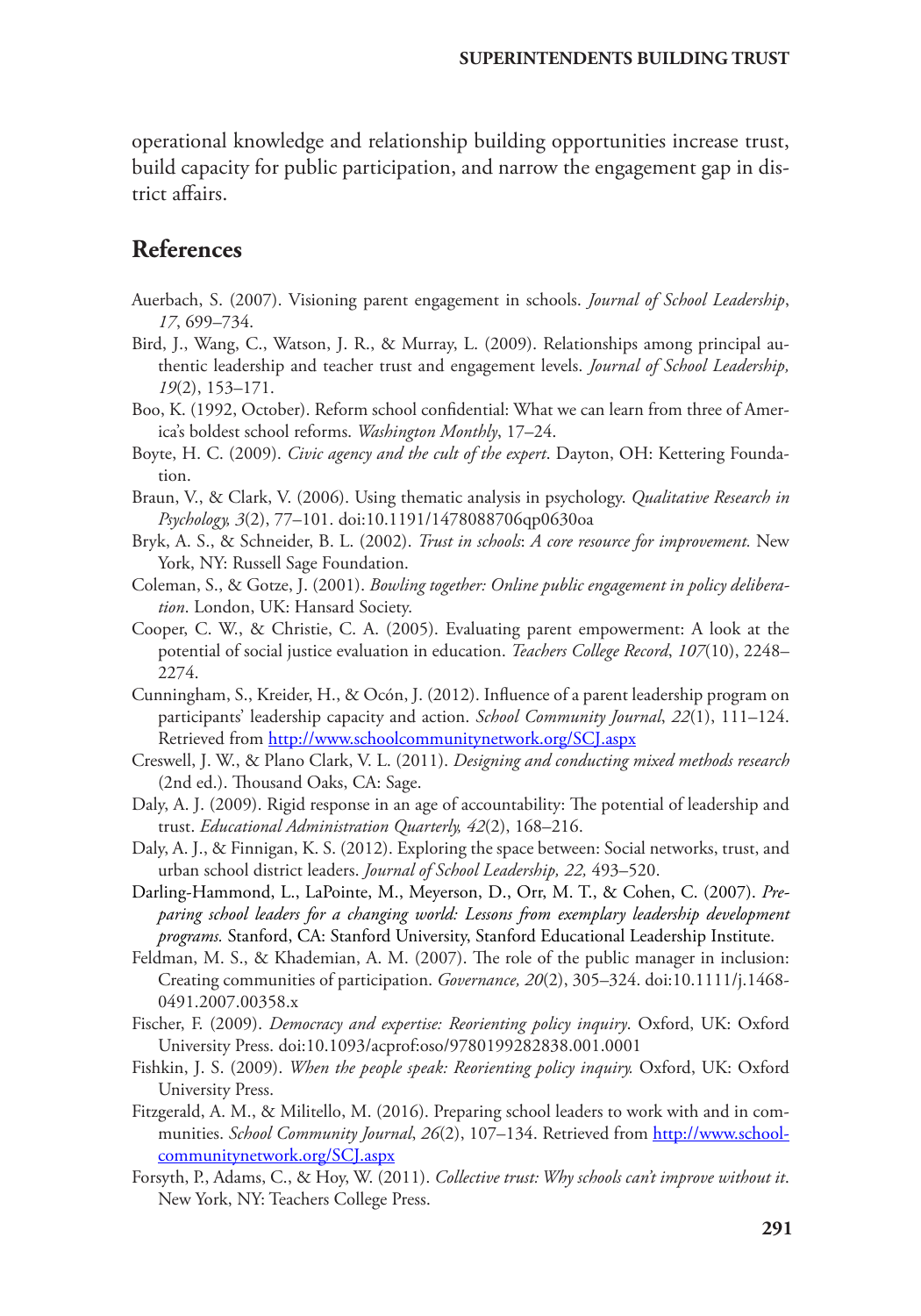- Friedman, W. (2010). Coming to public judgment: Strengthening impacts, exploring national possibilities. In D. Yankelovich & W. Friedman (Eds.), *Toward wiser public judgment* (pp. 131–156). Nashville, TN: Vanderbilt University Press.
- Fung, A. (2004). *Empowered participation: Reinventing urban democracy.* Princeton, NJ: Princeton University Press. doi:10.1086/499008
- Fusarelli, L. D., Kowalski, T. J., & Petersen, G. J. (2011). Distributive leadership, civic engagement, and deliberative democracy as vehicles for school improvement. *Leadership and Policy in Schools, 10*(1), 43–62. doi:10.1080/15700760903342392
- Gudowsky, N., & Bechtold, U. (2013). The role of information in public participation. *Journal of Public Deliberation, 9*(1), 1–35.
- Gurke, D. (2008). *Deliberation and the Equity Task Force in the Madison Metropolitan School District.* Madison, WI: University of Wisconsin.
- Hartz-Karp, J. (2007). How and why deliberative democracy enables co-intelligence and brings wisdom to governance. *Journal of Public Deliberation*, *3*(1), 1–9.
- Heath, R. G., Lewis, N., Schneider, B., & Majors, E. (2017). Beyond aggregation: "The wisdom of crowds" meets dialog in the case study of shaping America's youth. *Journal of Public Deliberation, 13*(2), 1–26.
- Hsich, H. F., & Shannon, S. E. (2005). Three approaches to qualitative content analysis. *Qualitative Health Research, 15*(9), 1277–1288. doi:10.1177/1049732305276687
- James, K. T., Mann, J., & Creasy, J. (2007). Leaders as lead learners: A case example of facilitating collaborative leadership learning for school leaders. *Management Learning, 38*(1), 79–94. doi:10.1177/1350507607073026
- Johnson, C., & Gastil, J. (2015). Variations of institutional design for empowered deliberation. *Journal of Public Deliberation, 11*(1), 1–32.
- Langsdorf, L. (2003). Argumentation, conflict, and teaching citizens: Remarks on a theme in recent Dewey scholarship. *Argumentation and Advocacy, 39*, 21–221.
- Leithwood, K., & Jantzi, D. (2005). *A review of transformational school leadership research 1996–2005*. Paper presented at the annual meeting of the American Educational Research Association, Montreal, Canada.
- Leithwood, K., Mascall, B., Strauss, T., Sacks, R., Memon, N., & Yashkina, A. (2007). Distributing leadership to make schools smarter: Taking the ego out of the system. *Leadership and Policy in Schools, 6,* 37–67.
- Leech, D., & Fulton, C. (2008). Faculty perceptions of shared decision-making and the principal's leadership behaviors in secondary schools in a large urban district. *Education, 128*, 630–644.
- Levine, A. (2005). *Educating school leaders.* New York, NY: Columbia University, Teachers College, Education Schools Project.
- Marzano, R., Waters, T., & McNulty, B. (2005). *School leadership that works: From research to results.* Alexandria, VA: Association for Supervision and Curriculum Development.
- Mathews, D. (2006). *Reclaiming public education by reclaiming our democracy*. Dayton, OH: Kettering Foundation.
- McNeil, L. M. (2002). Private asset or public good: Education and democracy at the crossroads (Editor's Introduction). *American Education Research Journal, 39*(2), 243–248. doi:10.3102/00028312039002243
- Murphy, J., Smylie, M., Mayrowetz, D., & Louis, K. S. (2009). The role of the principal in development of distributed leadership. *School Leadership & Management, 29*(2), 181–214. doi:10.1080/13632430902775699
- Nabatchi, T. (2010). Addressing the citizenship and democratic deficits: Exploring the potential of deliberative democracy. *American Review of Public Administration, 40*(4), 376–399.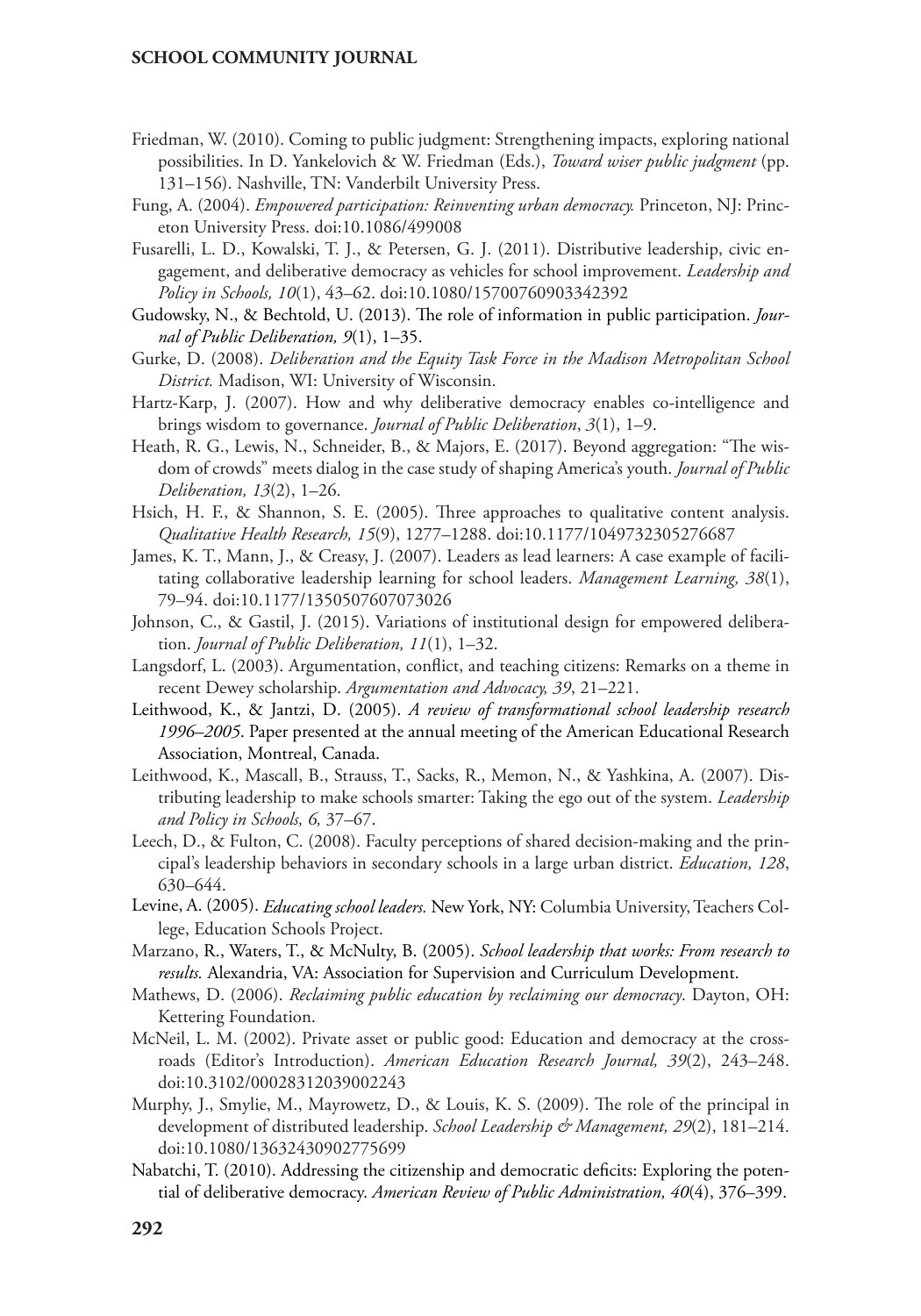- Orr, M. T. (2006). Mapping innovation in leadership preparation in our nation's schools of education. *Phi Delta Kappan, 87*(7), 492–499.
- Orr, M. T., & Barber, M. E. (2006). *Collaborative leadership preparation: A comparative study of innovative programs and practices.* Paper presented at the annual meeting of the American Educational Research Association, Montreal, Canada.
- Pew Research Center. (2016, June 22). *Partisanship and political animosity*. Retrieved from <http://www.people-press.org/2016/06/22/partisanship-and-political-animosity-in-2016/>
- Poynton, J. (2012). *Organizational training and relationship building for increasing public participation in a public school district* (Unpublished doctoral dissertation). Colorado State University, Fort Collins, CO.
- Rice, R., Delagardelle, M., Buckton, M., Jons, C., Lueders, W., Vens, M. J.,…Weathersby, J. (2000). *The lighthouse inquiry: School board/superintendent team behaviors in school districts with extreme differences in student achievement.* Des Moines, IA: Iowa Association of School Boards.
- Turner, A. (2014). Substantive participation: A model of public participation that works for citizens and administrator. *International Journal of Public Administration, 37*(12), 885–894.
- Van Maele, D., Forsyth, P. B., & Van Houttle, M. (2014). *Trust and school life: The role of trust for learning, teaching, leading, and bridging*. New York, NY: Springer.
- Waters, J. T., & Marzano, R. J. (2006). School district leadership that works: The effect of superintendent leadership on student achievement. *ERS Spectrum, 25*(2), 1–12.
- Yankelovich, D., & Friedman, W. (2010). *Toward wiser public judgment.* Nashville, TN: Vanderbilt University Press.

John Poynton is a graduate research associate in the School of Education, College of Health and Human Sciences at Colorado State University. John serves as the Manager of Strategic Planning, Engagement and Communications for Adams County School District 14 in Commerce City, Colorado. John also serves on the U.S. and federation boards of the International Association for Public Participation (IAP2). Correspondence concerning this article may be addressed to John Poynton, Ph.D., 1217 Venice St., Longmont, CO, 80501, or email [poynton100@gmail.com](mailto:poynton100%40gmail.com?subject=)

Rena Kirkland is an assistant professor of psychology at Adams State University where she teaches classes in human development, research methods, statistics, and cognitive psychology. In addition to her research examining public participation in public education, Rena conducts research in educational and cognitive psychology and psychometrics.

Carole J. Makela is a professor in the School of Education, College of Health and Human Sciences, Colorado State University. Active in faculty governance and curriculum review, Carole teaches at the undergraduate and graduate level and advises doctoral students with a focus on research methodologies. She has been editor of two journals. Her research focuses on educational, organizational, and consumer issues and challenges.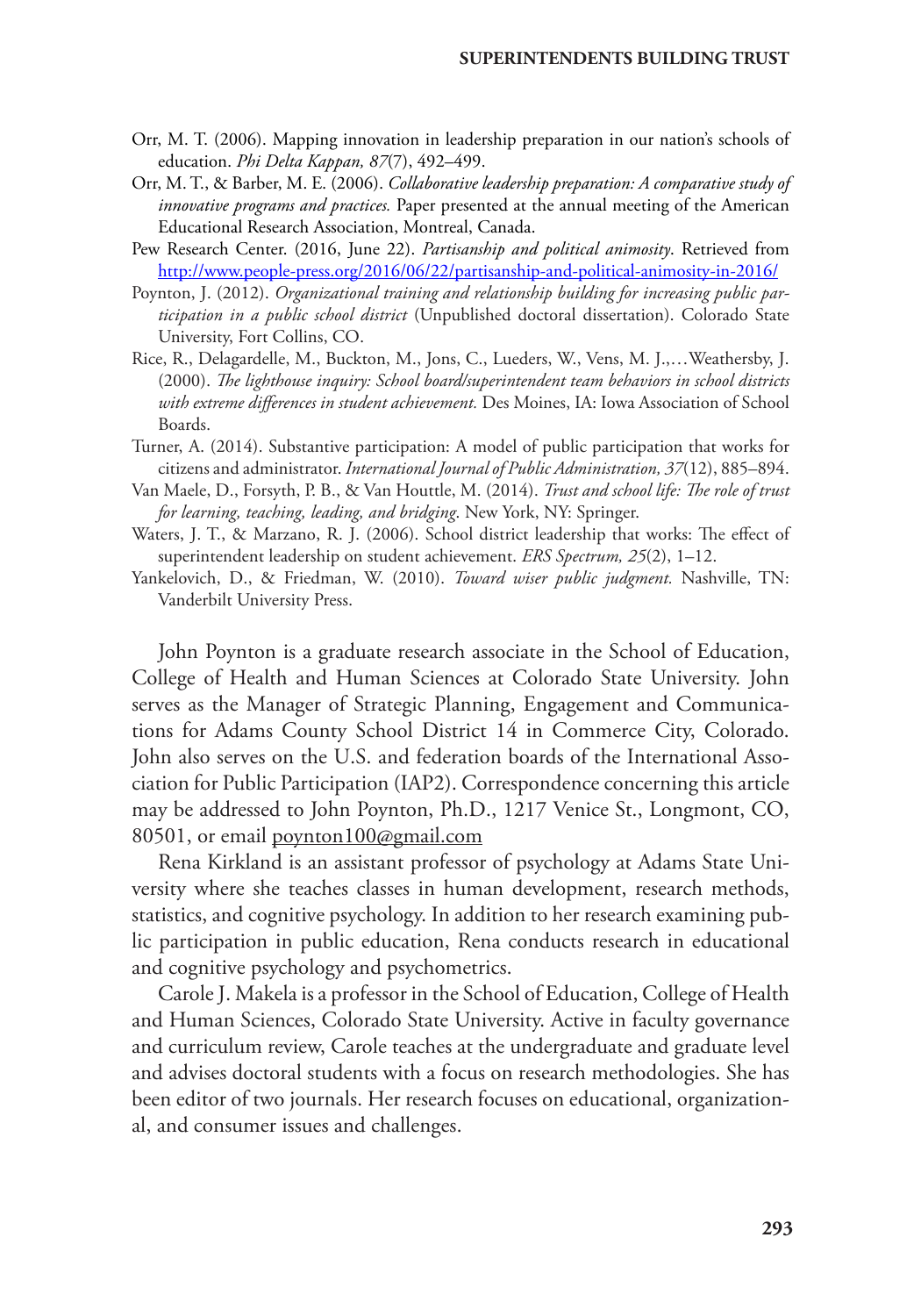# **Appendix. Participant Survey**

INSTRUCTIONS: Read the introductory statement at the top of each section then read the concluding statements that follow and click on the level of agreement that best reflects your experience. At the end of each section you will have an opportunity to provide written comments.

*Note: For sections I-IV the answer choices for the first five items were: strongly agree, agree, neither agree or disagree, disagree, or strongly disagree*

# **I. [Name of training here] has significantly improved my knowledge of:**

- 1. The school district's organizational structure.
- 2. The school district's instructional programs.
- 3. The school district's overall policies and practices.
- 4. The school board's role in the district.
- 5. The State of Colorado's role in school funding.

In the box below, please share additional comments related to the topics mentioned in this section.

# **II. Because of relationship-building opportunities available to me in [name of training here]:**

- 6. I am more likely to contact a friend or acquaintance about an educationrelated issue.
- 7. Friends and acquaintances are more likely to contact me about an educationrelated issue.
- 8. I am more likely to contact the superintendent about an education-related issue.
- 9. I am more likely to contact a member of the Board of Education about an education-related issue.
- 10. I am more likely to contact a state legislator about an education-related issue.

In the box below, please share additional comments related to the topics mentioned in this section.

### **III. Because of my participation with [name of training here]:**

- 11. I am more likely to participate in informal conversations with others about education-related issues.
- 12. I am more likely to participate at Parent Teacher Organization (PTO) or other school committee meetings.
- 13. I am more likely to participate at Board of Education meetings.
- 14. I am more likely to participate at legislative hearings in my community or at the state capitol.
- 15. I am more likely to seek a leadership position on a school- or district-related committee.

In the box below, please share additional comments related to the topics mentioned in this section.